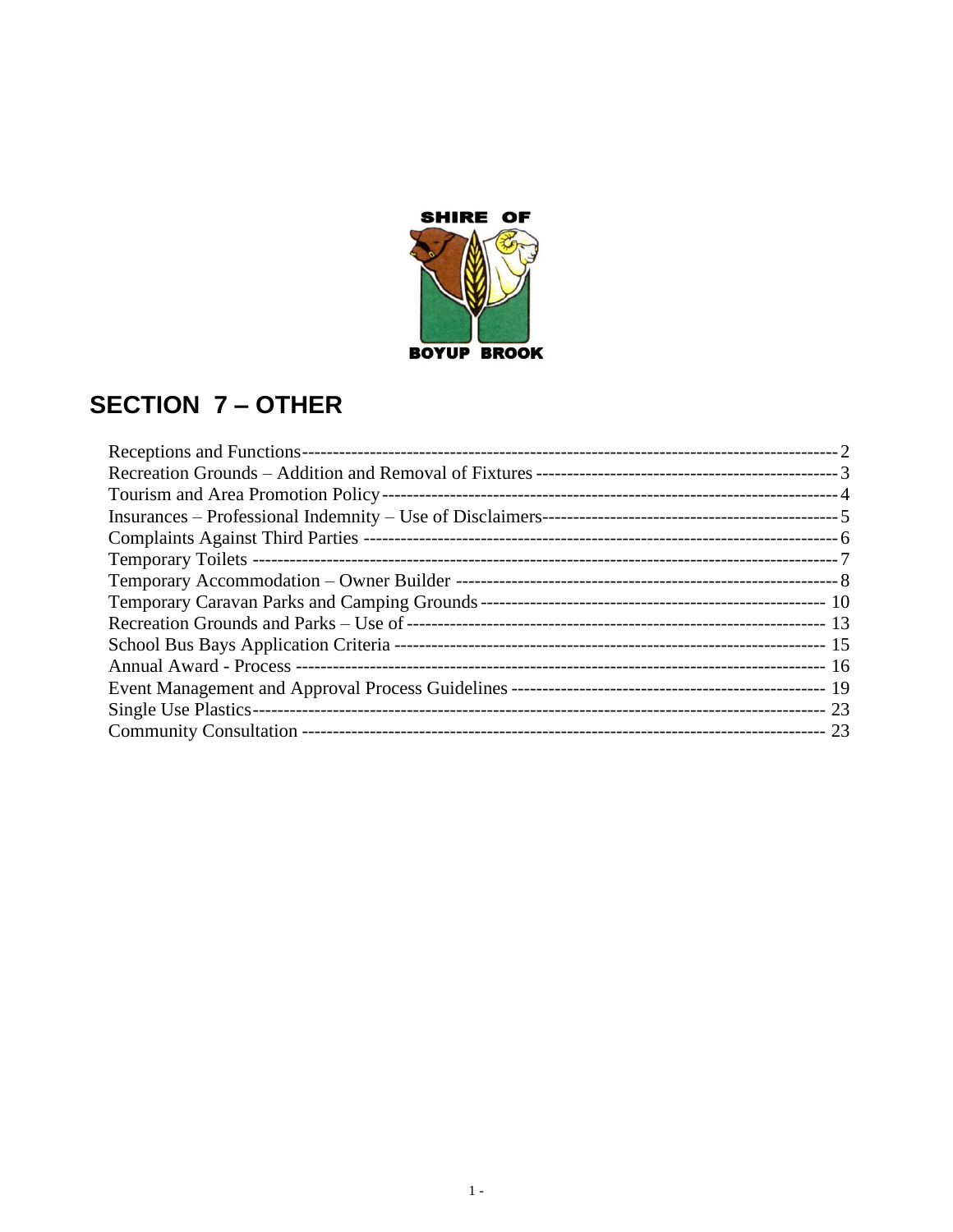To clarify procedures for the conduct of functions held in the Council Chambers.

#### **Statement**

Requests for civic receptions are to be referred to the Shire President who is empowered to approve or reject the request provided that a specific or general budget authority exists.

Arrangements for civic receptions (format, invitation list, etc) are to be made by the Shire President and Chief Executive Officer without referral to Council.

Catering for Council functions, including the provision of afternoon tea for monthly meetings, is to be left to the Shire President and Chief Executive Officer to organise.

<span id="page-1-0"></span>

| <b>POLICY NO.</b>     | 0.01                            |
|-----------------------|---------------------------------|
| <b>POLICY SUBJECT</b> | <b>Receptions and Functions</b> |
| <b>ADOPTION DATE</b>  | 17 June 2004                    |
| <b>REVIEW DATE</b>    | 18 June 2020                    |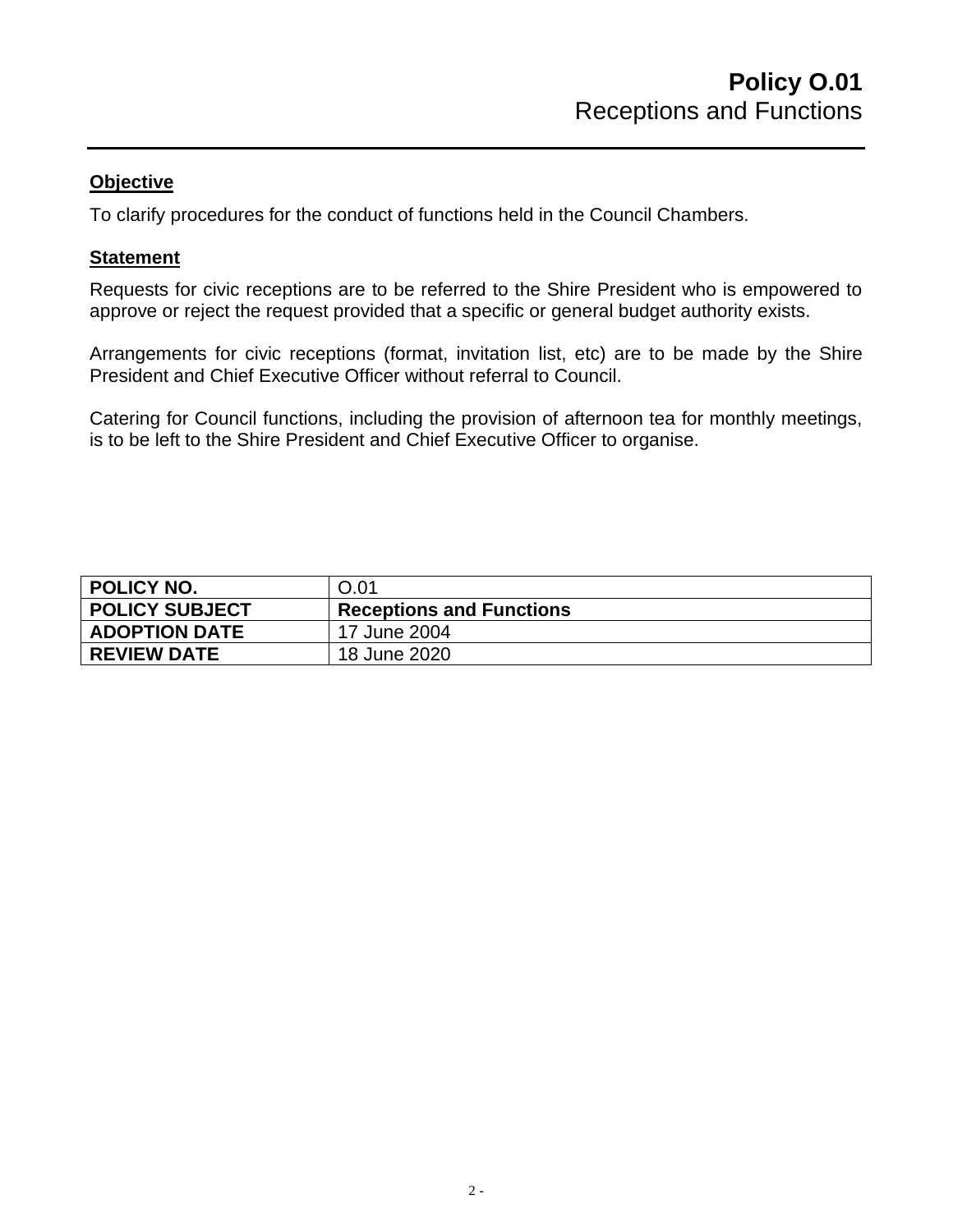To provide guidelines for the installation or removal of fixtures at the Recreation grounds.

#### **Statement**

That no building fixtures (for example basketball/football and hockey goals, lighting etc.) are to be installed or removed from the Recreation grounds by any sporting organisation without consulting the Shire.

<span id="page-2-0"></span>

| POLICY NO.            | O.02                                                |
|-----------------------|-----------------------------------------------------|
| <b>POLICY SUBJECT</b> | <b>Recreation Grounds - Addition and Removal of</b> |
|                       | <b>Fixtures</b>                                     |
| <b>ADOPTION DATE</b>  | 17 June 2004                                        |
| <b>VARIATION DATE</b> | 21 December 2007                                    |
| <b>REVIEW DATE</b>    | 18 June 2020                                        |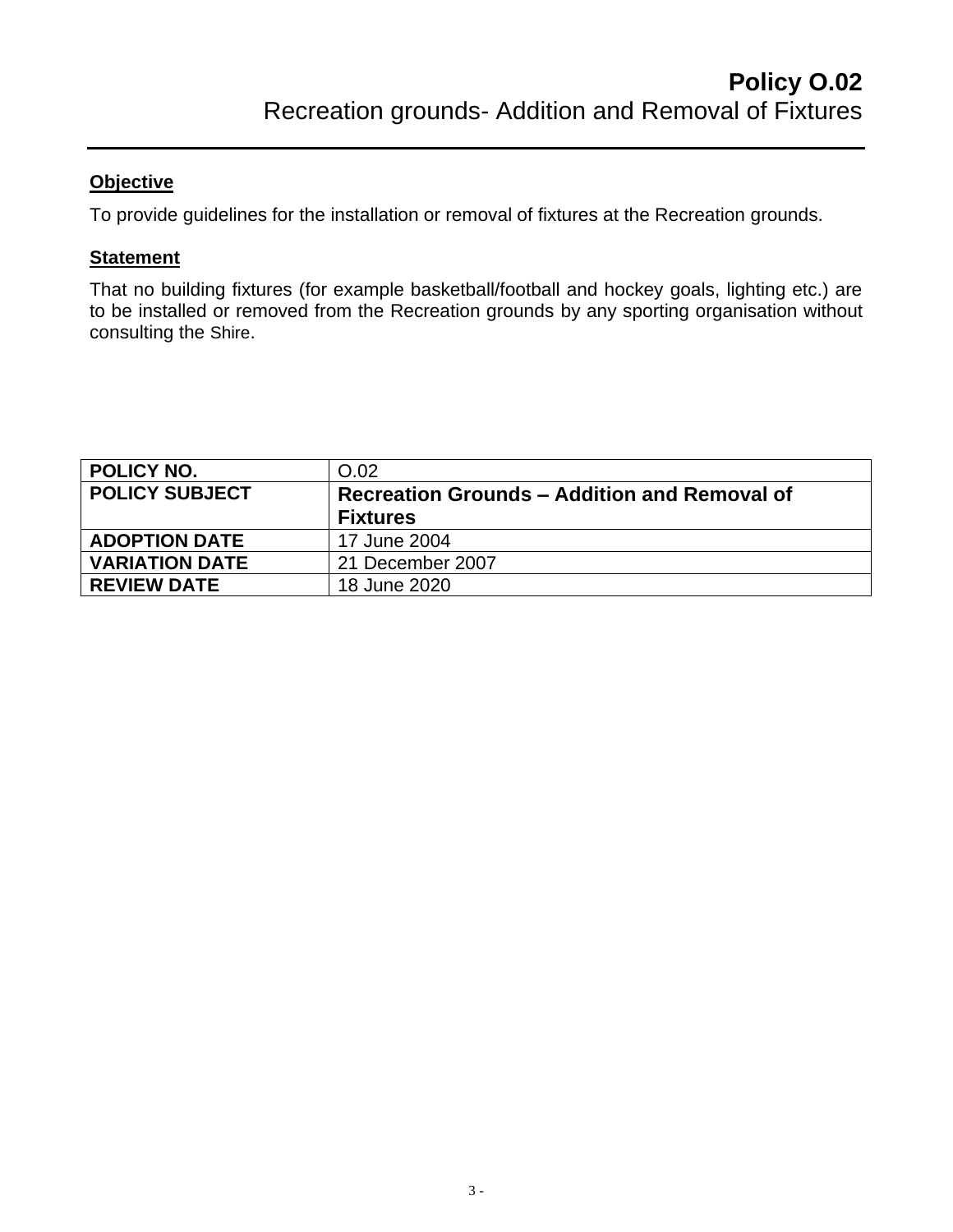To provide an indication of support for local tourism.

#### **Statement**

This Council recognises tourism as an industry in the Shire.

All private tourist operators will be encouraged in their venture, providing they comply with local laws and policies.

An annual review will be undertaken of Shire's financial and "in kind" contributions to tourism and area promotion. Of the order of 70% of the annual Community Grants pool (2.0% of rates) shall be allocated to tourism and area promotion to fund tourism and area promotion Memoranda of Understandings and one-off grants. This will ensure funds are allocated fairly and in the best interest of tourism and ratepayers.

## **Policy Implications**

Policy F.02 Guidelines for Community Grants should be read in conjunction with this policy.

<span id="page-3-0"></span>

| <b>POLICY NO.</b>     | O.03                                         |
|-----------------------|----------------------------------------------|
| <b>POLICY SUBJECT</b> | <b>Tourism and Area Promotion Policy</b>     |
| <b>ADOPTION DATE</b>  | 17 June 2004                                 |
| <b>VARIATION DATE</b> | 20 June 2019                                 |
| <b>REVIEW DATE</b>    | 21 December 2007, 20 June 2019, 18 June 2020 |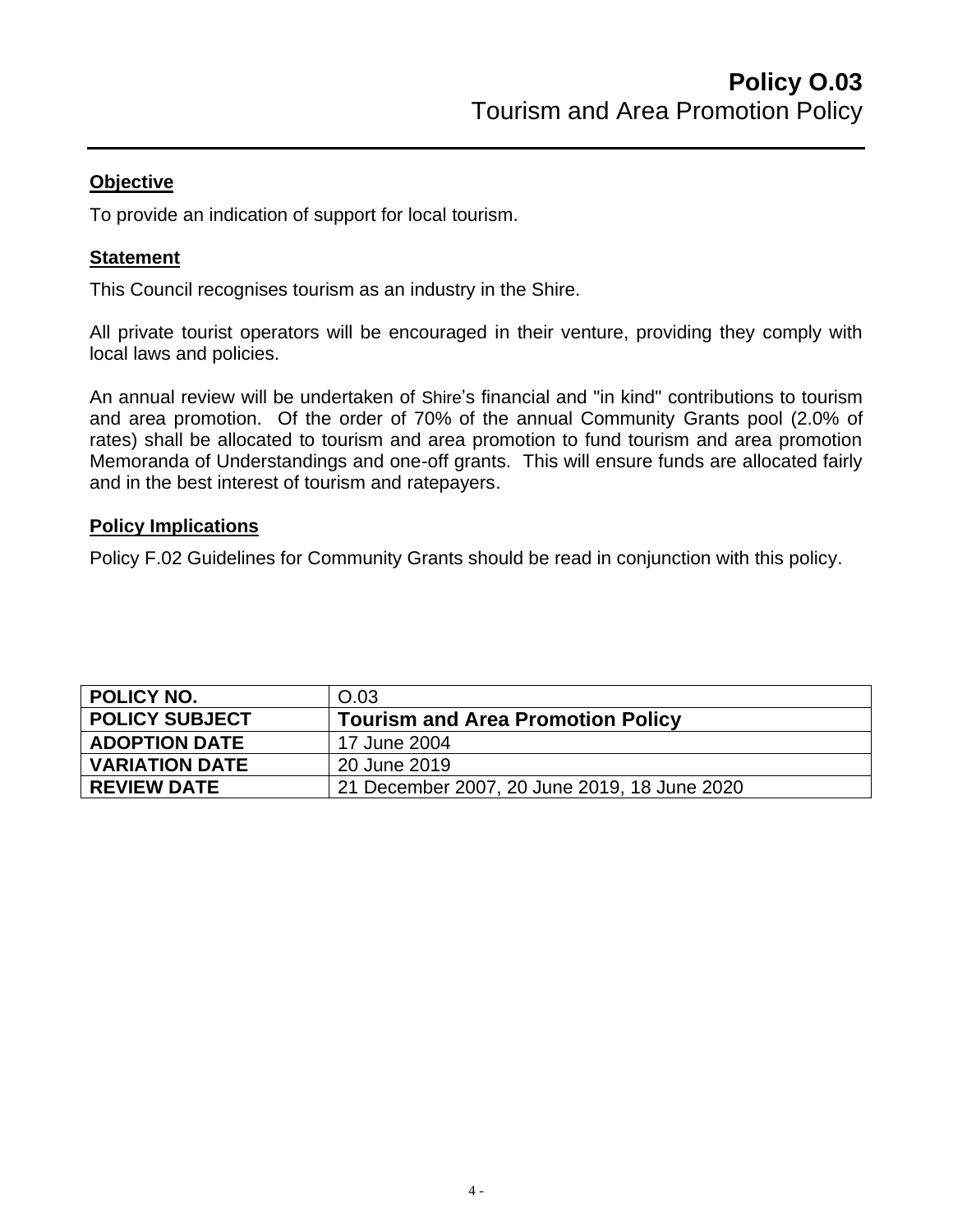To limit potential claims against professional indemnity.

## **Statement**

Council adopts as policy the use of disclaimers (where appropriate) when providing advice or information to either the public or other statutory bodies. The wording of such disclaimers is to be as recommended from time to time, in consultation with Shire 's insurers.

<span id="page-4-0"></span>

| POLICY NO.            | O.04                                                     |
|-----------------------|----------------------------------------------------------|
| <b>POLICY SUBJECT</b> | Insurances – Professional Indemnity – Use of Disclaimers |
| <b>ADOPTION DATE</b>  | 17 June 2004                                             |
| <b>VARIATION DATE</b> | 21 December 2007                                         |
| <b>REVIEW DATE</b>    | 18 June 2020                                             |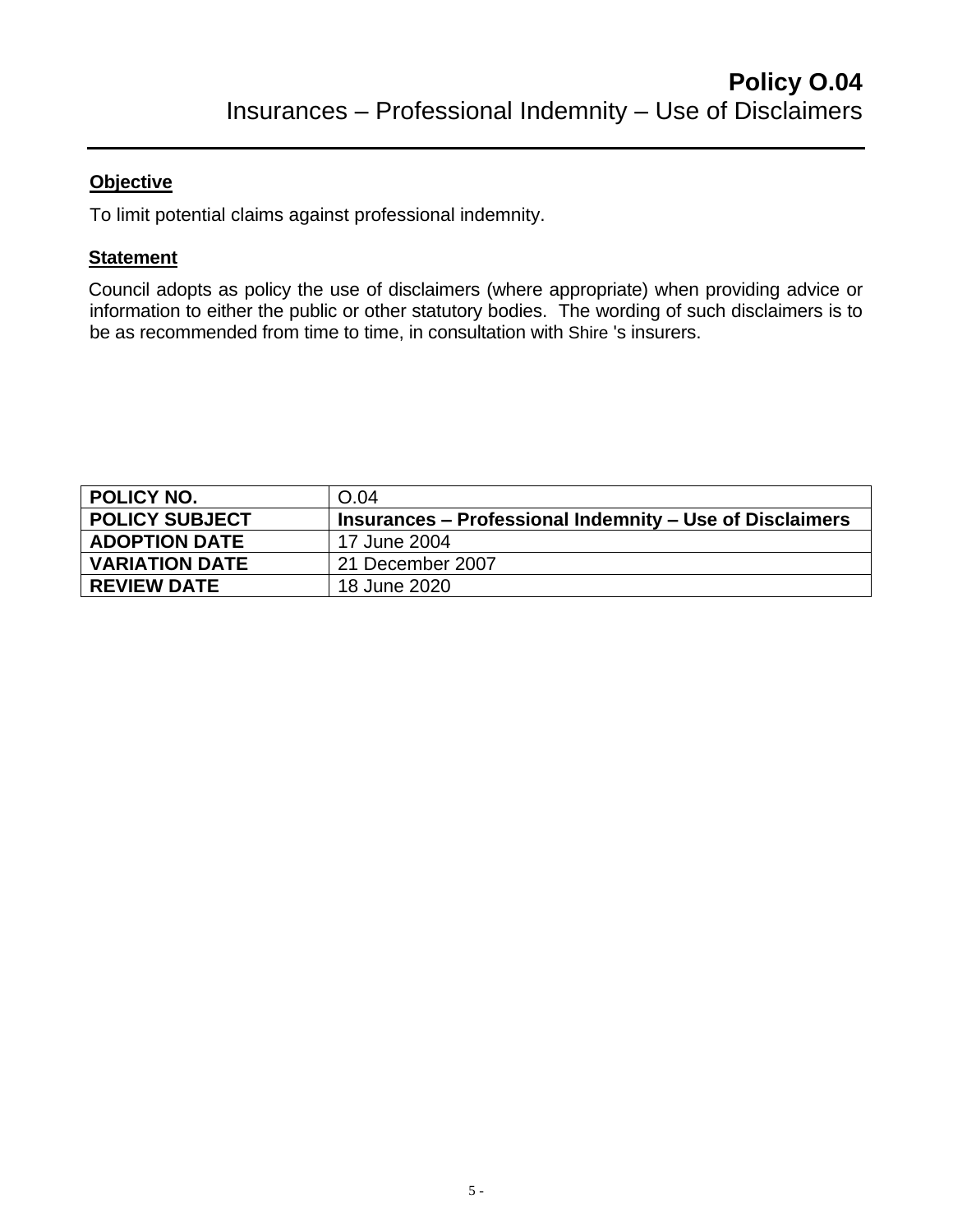To provide procedures for the laying of complaints against a third party.

#### **Statement**

That any member of the public wishing to making a complaint against a third party may do so either verbally or in writing but must provide full details including identity.

The Chief Executive Officer may use his/her discretion in considering the investigation of anonymous complaints where the premise of the complaint is of an urgent or exceptional nature.

Where this policy conflicts with state legislation, then that legislation shall apply.

<span id="page-5-0"></span>

| <b>POLICY NO.</b>     | O.05                                    |
|-----------------------|-----------------------------------------|
| <b>POLICY SUBJECT</b> | <b>Complaints Against Third Parties</b> |
| <b>ADOPTION DATE</b>  | 17 June 2004                            |
| <b>REVIEW DATE</b>    | 18 June 2020                            |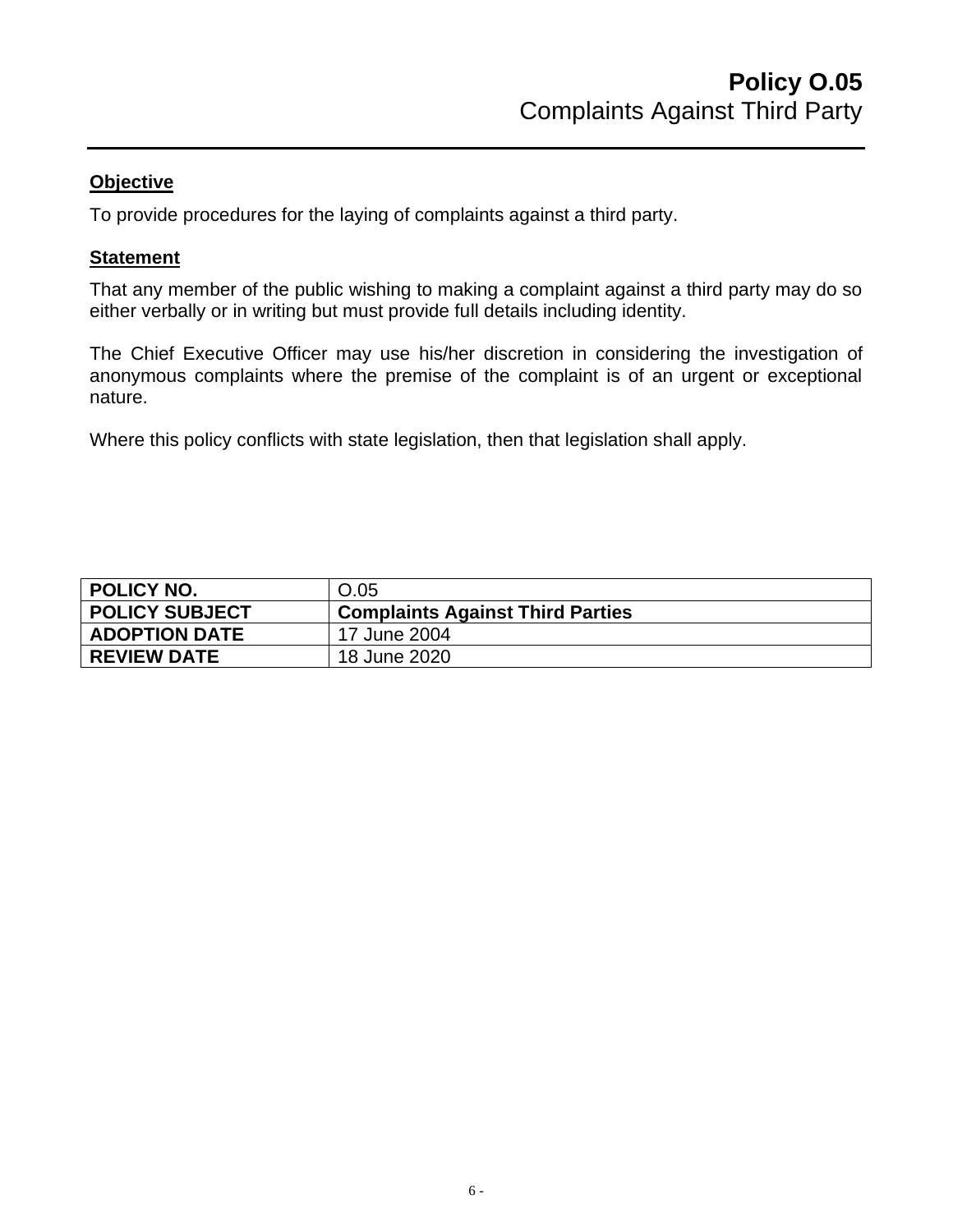To provide guidelines for the approval of temporary toilet facilities.

#### **Statement**

That in the case of applications being received by the Shire for approval to use a bore hole or other type of temporary toilets in larger public and/or private functions, the Chief Executive Officer be authorised to approve such applications where the Environmental Health Officer is satisfied that such approval will not give rise to health problems.

<span id="page-6-0"></span>

| <b>POLICY NO.</b>     | O.06                     |
|-----------------------|--------------------------|
| <b>POLICY SUBJECT</b> | <b>Temporary Toilets</b> |
| <b>ADOPTION DATE</b>  | 17 June 2004             |
| <b>VARIATION DATE</b> | 21 December 2007         |
| <b>REVIEW DATES</b>   | 18 June 2020             |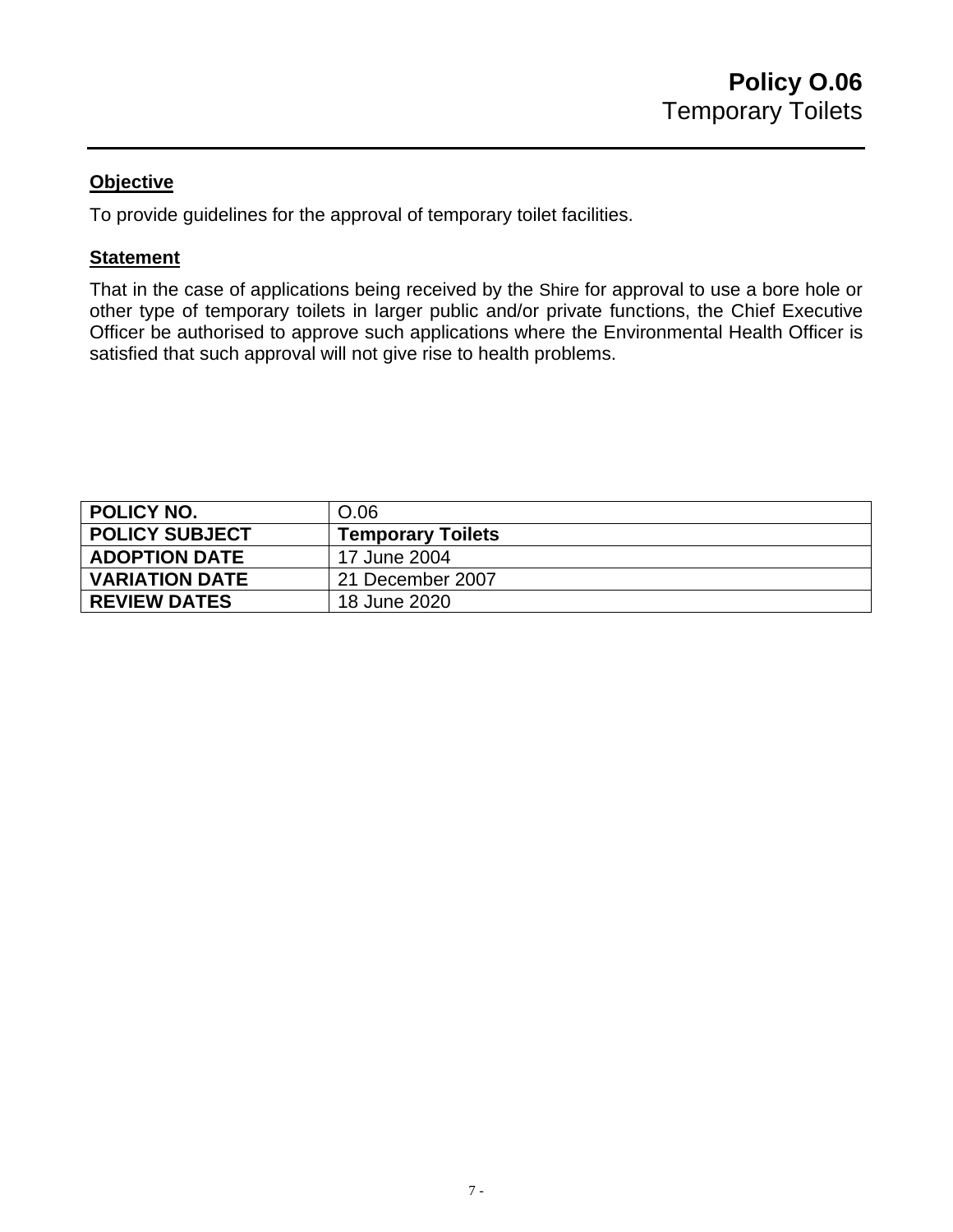To provide guidelines for owners/builders seeking temporary accommodation on a rural or special rural property.

# **Statement**

## *Out Building*

Applications for the use of an outbuilding as temporary accommodation on a person's rural or special rural property during construction by the owner/builder of a dwelling on that land, may do so under the following conditions: -

- 1. That the accommodation is inspected and approved by the Environmental Health Officer/Building Surveyor prior to occupation whereby the following minimum Health and Building Standards shall apply: -
	- (a) the outbuilding is in good structural condition and a building licence has been issued for it;
	- (b) suitable waste water disposal system has been installed ie a septic tank and leach drain apparatus;
	- (c) a kitchen sink, laundry trough, bath and / or shower all supplied with a continuous supply of hot and cold water;
	- (d) there is adequate lighting and ventilation for the size of the outbuilding for habitable purposes.
- 2. The applicant submits a building application for any structural works carried out on the outbuilding to render it habitable and must receive a building licence prior to it being occupied.
- 3. A building licence shall be issued for the proposed dwelling within 3 months of the temporary accommodation approval date.
- 4. The approval shall be initially for a 6 month period, however, should reasonable progress be made on the proposed dwelling a further 6 month period will be granted.
- 5. All cases where the dwelling remains incomplete after 12 months are to be referred to the Council for further approval, however, the Council will only approve a final extension of 6 months therefore allowing the outbuilding to be utilised for a maximum period of 18 months.

## *Caravan*

The use of a caravan for temporary accommodation purposes will be approved for a maximum period of 12 months.

The Council's approval when given will require as a condition that clauses 1, 2 and 3 above are complied with.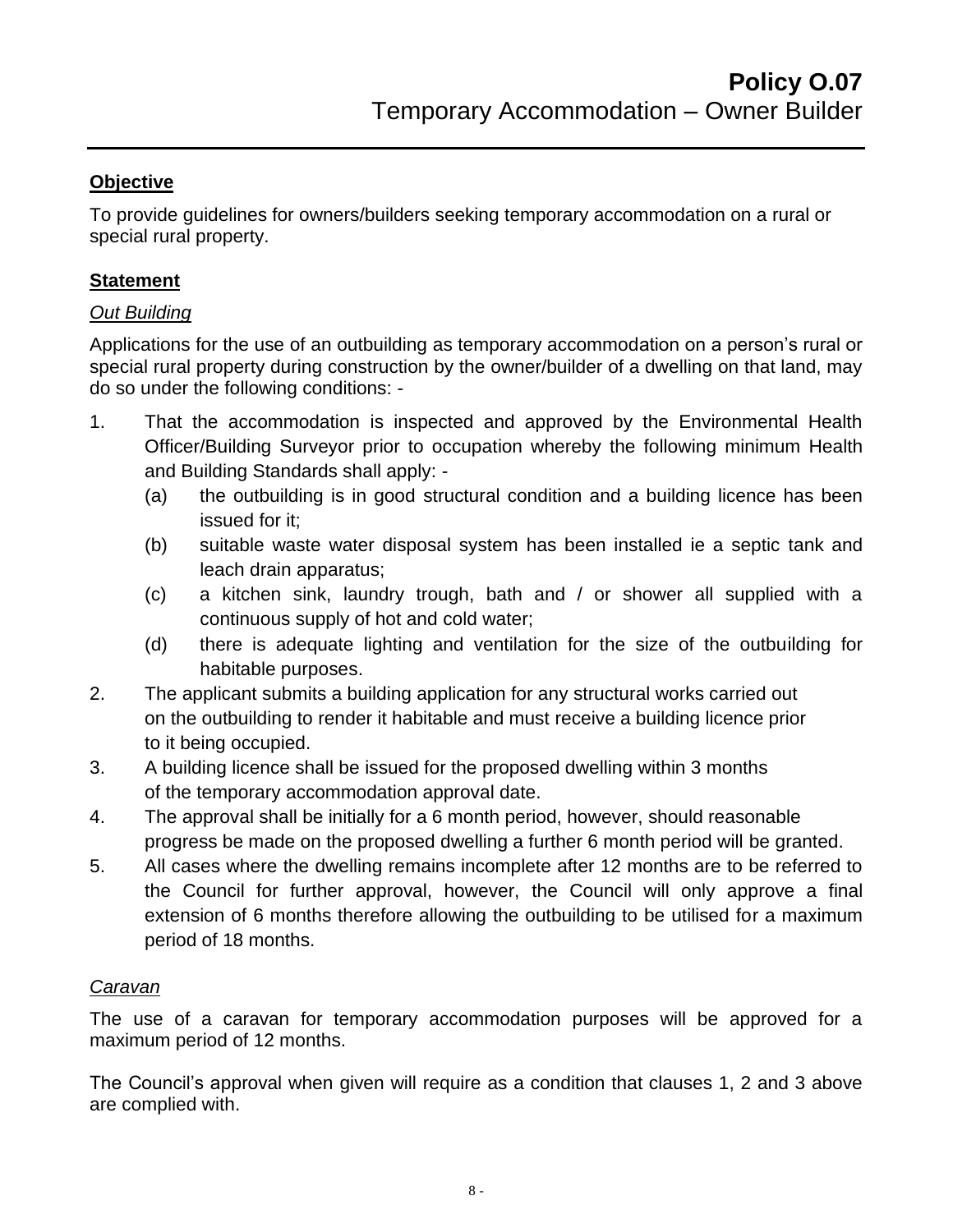<span id="page-8-0"></span>

| <b>POLICY NO.</b>     | O.07                                           |
|-----------------------|------------------------------------------------|
| <b>POLICY SUBJECT</b> | <b>Temporary Accommodation – Owner Builder</b> |
| <b>ADOPTION DATE</b>  | 17 June 2004                                   |
| <b>VARIATION DATE</b> | 21 December 2007                               |
| <b>REVIEW DATE</b>    | 18 June 2020                                   |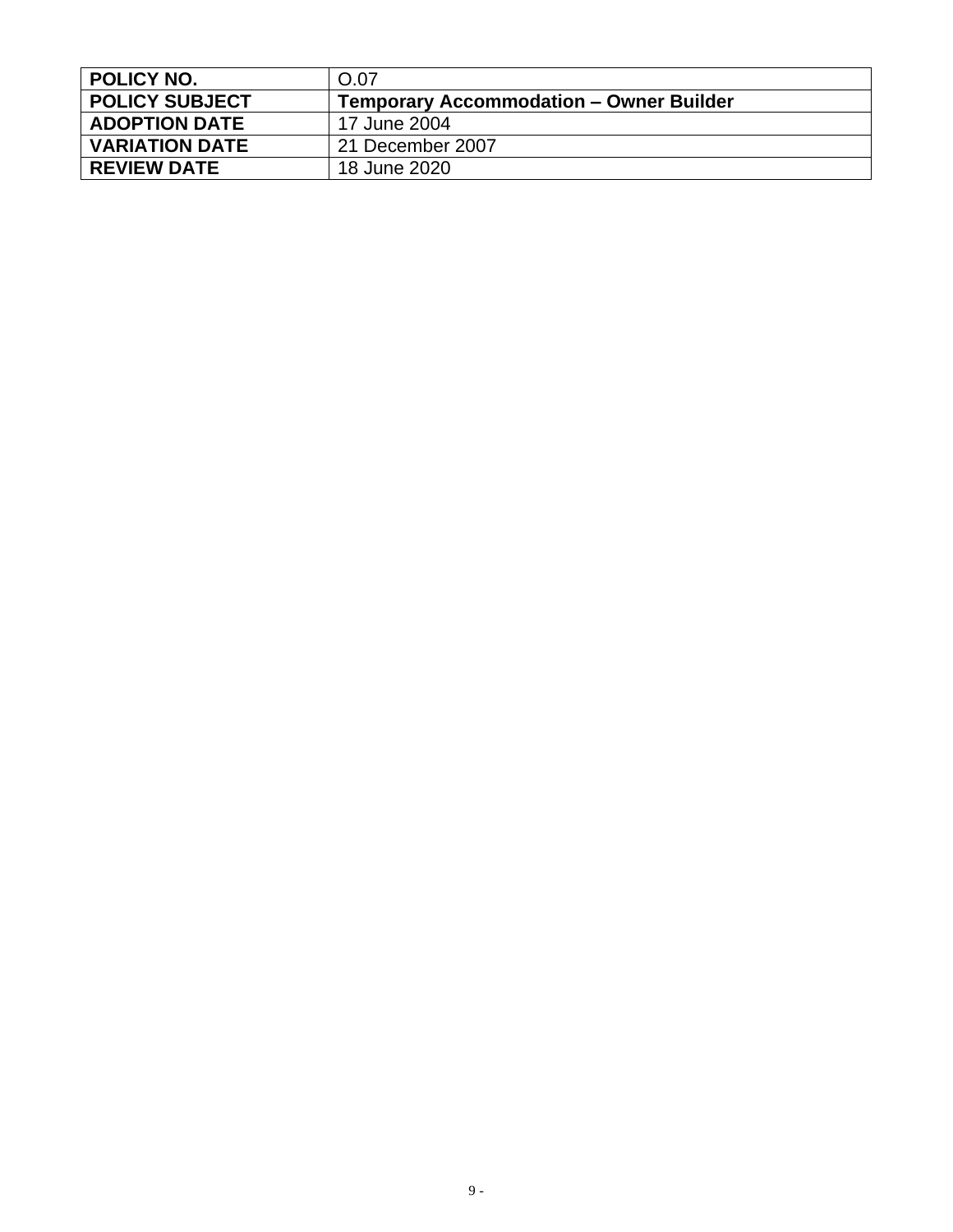To clarify the requirements of the *Caravan Parks and Camping Grounds Act 1995* and *Regulations 1997*, where a local government is empowered to approve a Temporary Facility (i.e. Caravan Park and/or Camping Ground).

#### **Statement**

Clause 6 of the Caravan Parks and Camping Grounds Act 1995 requires that any person who operates a caravan park or camping ground (including a Temporary Facility) must be licensed. The *Caravan Parks and Camping Grounds Regulations 1997* provide that a Local Government may issue a license for a Temporary Facility for a stipulated period under 12 months. Prior to giving this written approval the Local Government must be satisfied that the land is a suitable place for camping especially with respect to:-

- safety and health; and
- access to services

## **Application for Temporary License**

Application for approval shall be made in the form prescribed in the Regulations, together with a site plan and prescribed application fee (minimum \$100.00). Full details of the toilet/ablution facilities for caravans/camps, vehicle roadways, provision of potable water, refuse collection and disposal, supervisory arrangements and any other information required by the Shire, must be provided.

A licence for a Temporary Facility will stipulate the period/s of license and shall be issued for no more than one year prior to a license period.

#### **Minimum Standards/Conditions**

- 1. Limit to Number of People on a Site No more than ten people are to camp on a site at any one time.
- 2. Distances between Caravans, Camps, Buildings etc There is to be a least 3 metres between a caravan, annex or camp on a site and;
	- a caravan, annexe or camp or any other site;
	- any building on the facility; or
	- an access road.
- 3. Tent/Camping Sites

A tent or camping site must have a minimum area of 25 square metres.

## 4. Access

Access to all caravan or camping sites shall be at least 6 metres wide.

- 5. Fire Prevention and Protection
	- The lot shall comply with the Shire's Fire Break Order (or variations thereof).
	- There shall be an adequate volume of water on-site with appropriate appliances, or alternative arrangements for fire fighting purposes.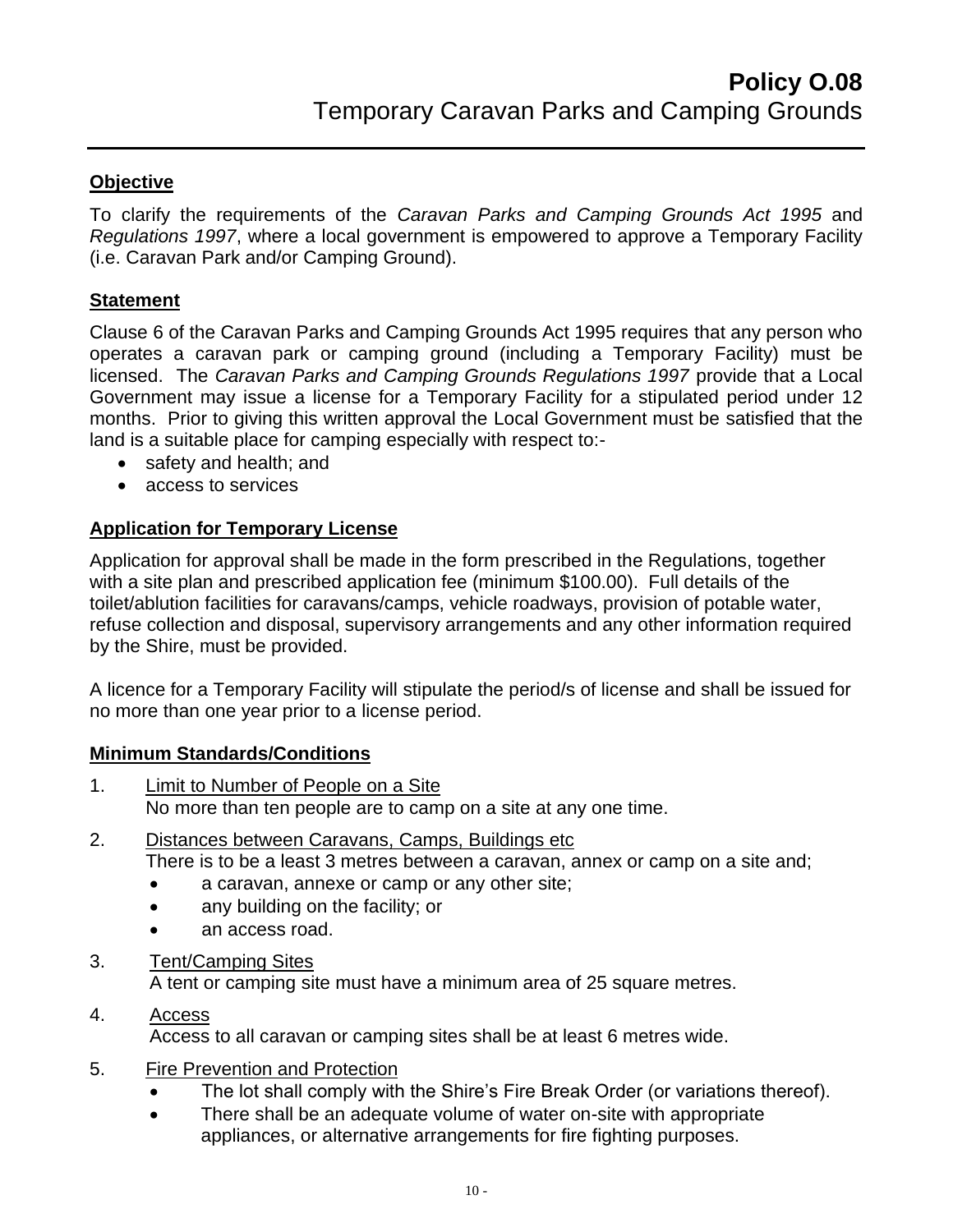# 6. Ablution and Toilet Facilities

The number of showers, toilets and hand basins shall be as per the following table. This table relates to a Nature based Park, which may be occupied for up to 3 consecutive nights. For occupation beyond 3 consecutive nights, the number of toilet/ablution fixtures will be derived from Schedule 7 of the *Regulations.*

| No. of<br><b>Sites</b> | <b>Toilets</b> |                |                | No. of<br>Hand<br>No. of<br><b>Showers</b> |                             |  |
|------------------------|----------------|----------------|----------------|--------------------------------------------|-----------------------------|--|
|                        | Male           |                | Female         | (each<br>sex)                              | <b>Basins</b><br>(each sex) |  |
|                        | No. of         | mm of          | No. of         |                                            |                             |  |
|                        | pedestals      | urinal         | pedestals      |                                            |                             |  |
|                        |                | trough         |                |                                            |                             |  |
| $1 - 10$               | 1              | $\overline{0}$ | 1              | 1                                          | 1                           |  |
| $11 - 17$              | 1              | 600            | 1              |                                            |                             |  |
| 18-20                  | $\overline{2}$ | 600            | $\overline{2}$ |                                            | 1                           |  |
| $21 - 25$              | $\overline{2}$ | 600            | $\overline{2}$ | $\overline{2}$                             | $\overline{2}$              |  |
| 26-34                  | $\overline{2}$ | 1200           | $\overline{2}$ | $\overline{2}$                             | $\overline{2}$              |  |
| 35-50                  | $\overline{2}$ | 1200           | 3              | $\overline{2}$                             | $\overline{2}$              |  |
| 51-75                  | 3              | 1800           | 4              | 3                                          | 3                           |  |
| 76-100                 | 4              | 2400           | 5              | 4                                          | $\overline{4}$              |  |

- In calculating the number of sites above, two camping sites are equal to one caravan site and for each 600mm or urinal trough, a toilet may be provided instead.
- Caravans or Recreational Vehicles containing independent toilet and ablution fixtures, with sufficient fresh water and waste-water storage capability can be excluded from calculations based on the above table. However, such vehicles shall be generally accommodated in a dedicated area and the supervisor must record the vehicle type and registration number.
- At least one hand basin must be provided in a toilet block for the use of each gender.
- Where the lot is used for no more than two consecutive nights per license period, the requirements for showers will not apply.
- An adequate supply of running water must be provided for all ablution facilities.

## 7. Rubbish

There is to be at least one rubbish bin with a capacity of not less than 80 litres for every five sites. Bins will be emptied as necessary to prevent overflow of refuse or a nuisance being created.

## 8. Waste Water Disposal

Having regard for the temporary nature of the Facility, there shall be an adequate number of septic tank and leach drains servicing the ablution and toilet facilities as per the Health Department of Western Australia regulations.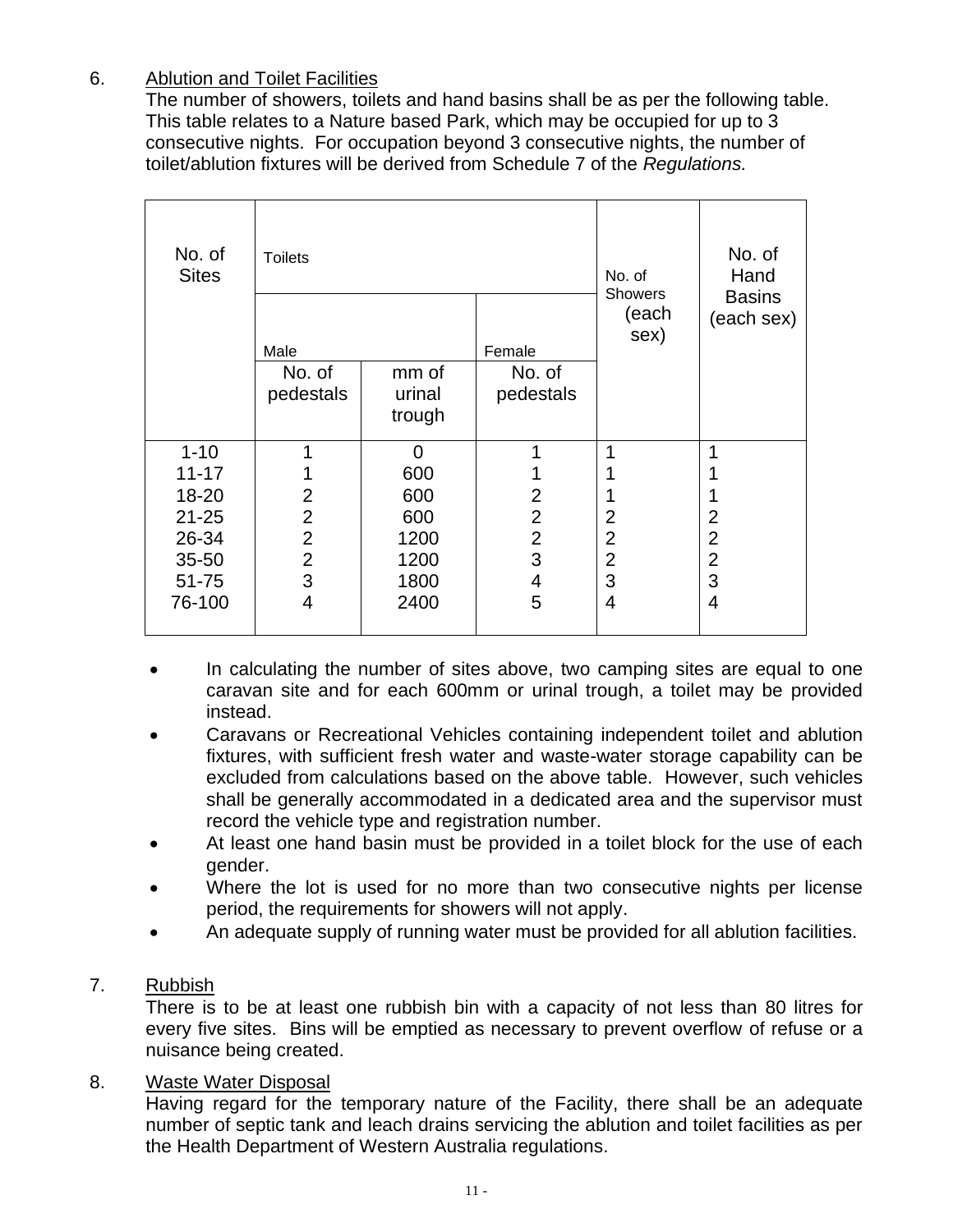#### 9. Supervision

The Temporary Caravan Park or Camping Ground will be provided with suitable onsite supervision. As a minimum, supervision must be provided when clients are booking-in and a phone help/contact number, which is accessible throughout the license period, must be posted for the notice of all patrons.

The supervisor must record the number of caravan and camping sites allocated and the number of vehicles with independent sanitary fixtures (see item 6 above).

#### **Exemptions**

A rural lot may be used as a Caravan Park and Camping Ground without seeking the approval from the Local Government if the lot is used for no more than three consecutive nights and not more than ten nights per year.

A Shire owned lot or land vested in the Shire which is formally controlled by a community organisation may be used as a Caravan Park and Camping Ground without seeking the approval from the Local Government if the lot is used for no more than three consecutive nights and not more than ten nights per year. .

These exemptions only apply on condition that the use of that land for a Caravan Park and Camping Ground is in compliance with the above minimum standards.

#### **Licence**

Upon planning approval being given, a planning consent will be issued requiring the standards outlined in this policy and any other condition that the Council sees fit to impose shall be complied with prior to the grounds being occupied. The planning consent shall be regarded as the licence.

A licence for a Temporary Caravan Park and Camping Ground shall be applied for on an annual basis.

<span id="page-11-0"></span>

| <b>POLICY NO.</b>     | O.08                                               |
|-----------------------|----------------------------------------------------|
| <b>POLICY SUBJECT</b> | <b>Temporary Caravan Parks and Camping Grounds</b> |
| <b>ADOPTION DATE</b>  | 17 June 2004                                       |
| <b>VARIATION DATE</b> | 21 December 2007                                   |
| <b>VARIATION DATE</b> | 18 June 2009                                       |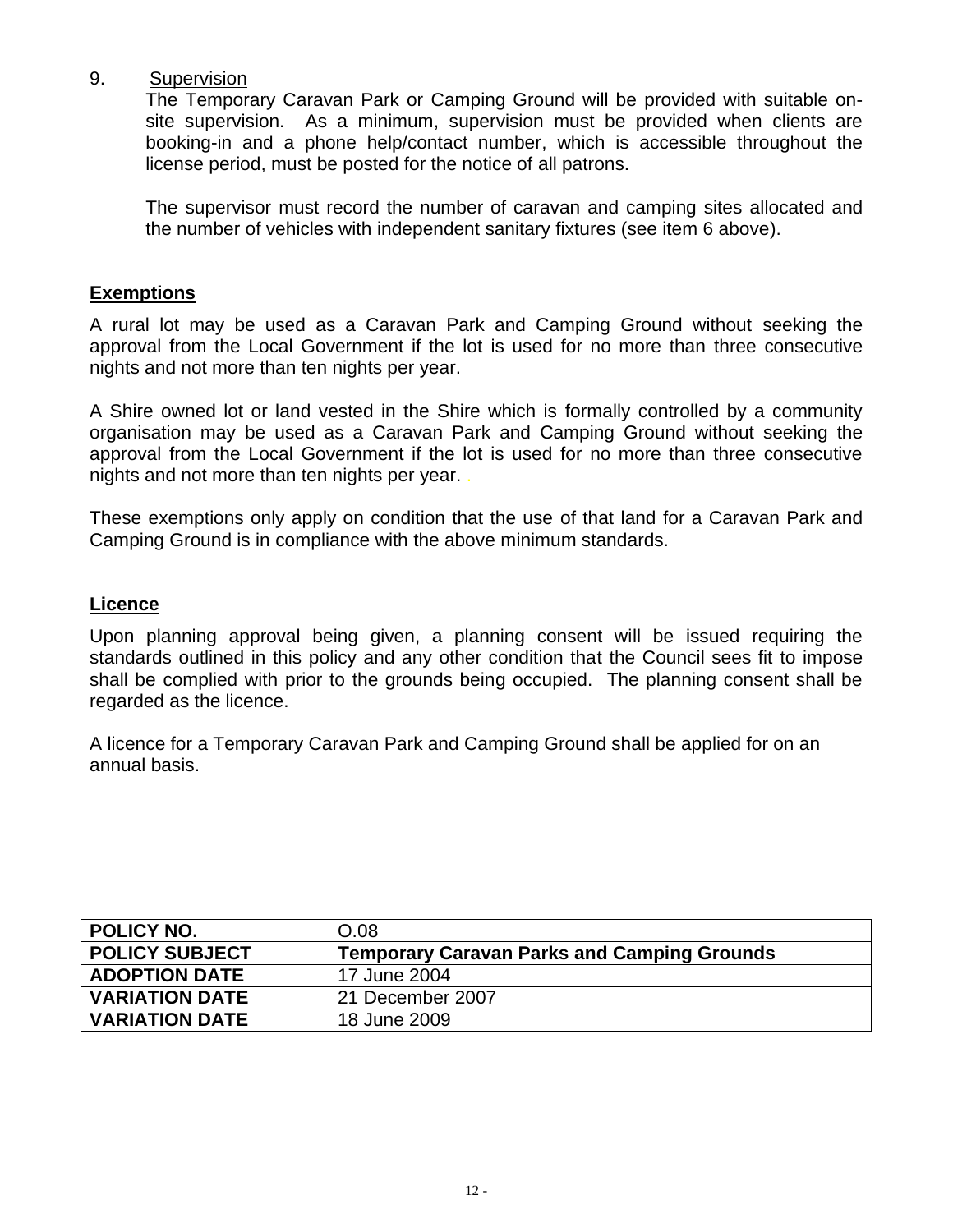To provide direction for the use of Recreation Grounds and Parks by various groups.

## **Statement**

The grounds covered under this policy include-

- *<sub>\*</sub>* Recreation Oval
- Hockey grounds
- Music Park
- Basketball/netball courts
- Sandakan Park
- Visitor Centre grounds
- Other areas at the discretion of the CEO

The use of the shire grounds by any locally based community organisation or club is permitted without reference to the Council provided that booking details in written format are forwarded to the shire CEO at least two months (previously one month) prior to the event/s. Shire staff are responsible for registering the usage to avoid double bookings.

The use of the grounds by any other organisation is subject to the Council's approval. The request for approval shall be in written format and forwarded to the shire at least two months prior to the event/s. Should the event be approved, registration shall take place.

Sporting clubs shall pay an annual fee for the regular use of the facilities.

Schools are exempt from paying hire fees where fund-raising does not take place (intent the same but wording improved)

Subject to the Council's approval, other community organisations may be exempt from paying hire fees for one-off annual events and festivals subject to applications being in written format and forwarded to the shire at least 2 months prior to the event.

Commercial entities and non-exempt community organisations are subject to paying the private hire fees as set in the Shire's Annual Budget.

All organisations shall comply with the 'conditions of approval' for the use/hire of the grounds as determined by the CEO. These conditions shall include a clause whereby groups/clubs shall provide, at the discretion of the CEO, written proof of holding public liability insurance for their activities

All organisations are required to pay a bond prior to using the facility as set in the Shire's Annual Budget.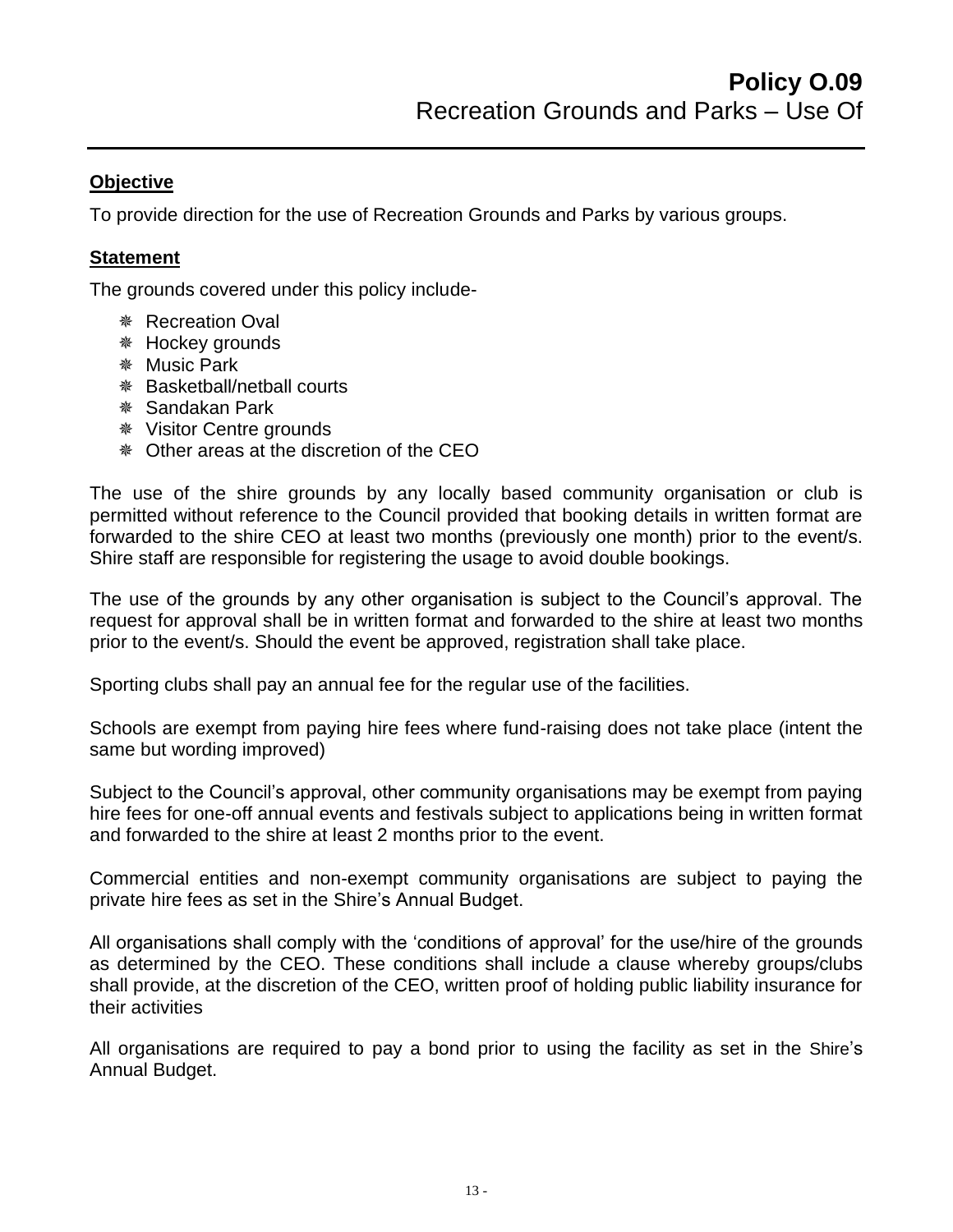<span id="page-13-0"></span>

| POLICY NO.            | O.09                                  |  |
|-----------------------|---------------------------------------|--|
| <b>POLICY SUBJECT</b> | Recreation Grounds and Parks – Use of |  |
| <b>ADOPTION DATE</b>  | 17 June 2004                          |  |
| <b>VARIATION DATE</b> | 21 December 2007                      |  |
| <b>REVIEW DATE</b>    | 18 June                               |  |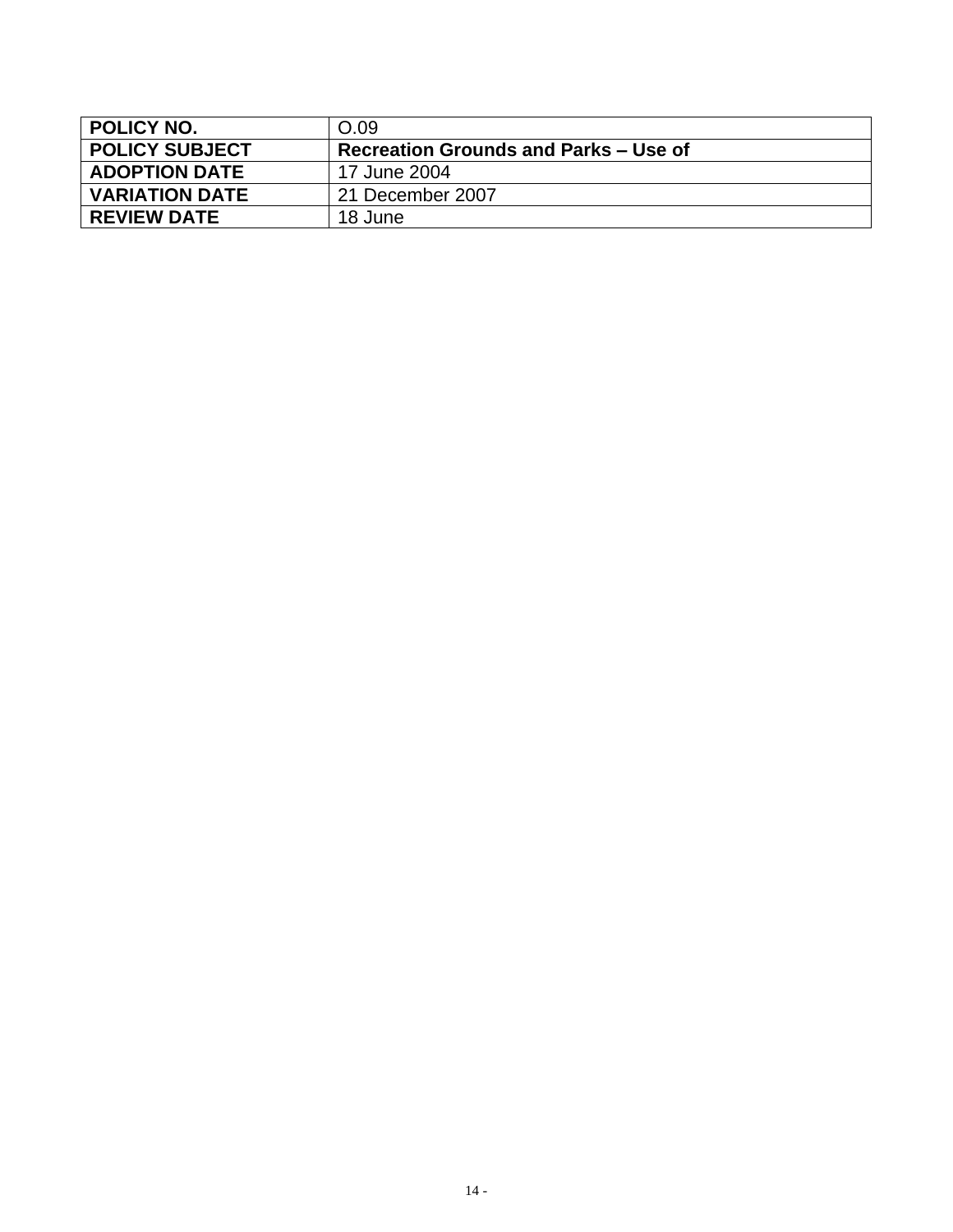To provide the criteria for assessing requests for "turn around" and "pull over" bays on bus routes to provide safe access and egress to and from school buses by schoolchildren.

#### **Statement**

#### *Assessment Criteria*

Applications for "turn around" and "pull over" bays on School bus routes will be assessed by the Chief Executive Officer and the School Bus Coordinator from the Boyup Brook High School, based upon the following criteria:

- 1. Safety Children must not be subject to unnecessary danger from traffic when boarding or alighting from a school bus.
- 2. Visibility Traffic sight distances must be maintained when determining access locations for school buses.
- 3. Topography Sight distances and verge conditions (batters, vegetation, table drains) influence the access locations.

Service considerations – Numbers of children accessing a location and the expected usage (years left at school) by the children should also be considered for access locations.

#### *Outcome of Requests*

The CEO will determine whether requests should be declined or supported upon submission of a report by the Manager of Works, which shall include estimated construction costs based upon one of the following solutions:-

- 1. Pick-up and Set-down points
- 2. Pull over bay
- 3. Turn-around Bay

<span id="page-14-0"></span>

| <b>POLICY NO.</b>     | O.10                                        |
|-----------------------|---------------------------------------------|
| <b>POLICY SUBJECT</b> | <b>School Bus Bays Application Criteria</b> |
| <b>ADOPTION DATE</b>  | 17 June 2004                                |
| <b>VARIATION DATE</b> | 21 December 2007                            |
| <b>REVIEW DATE</b>    | 18 June 2020                                |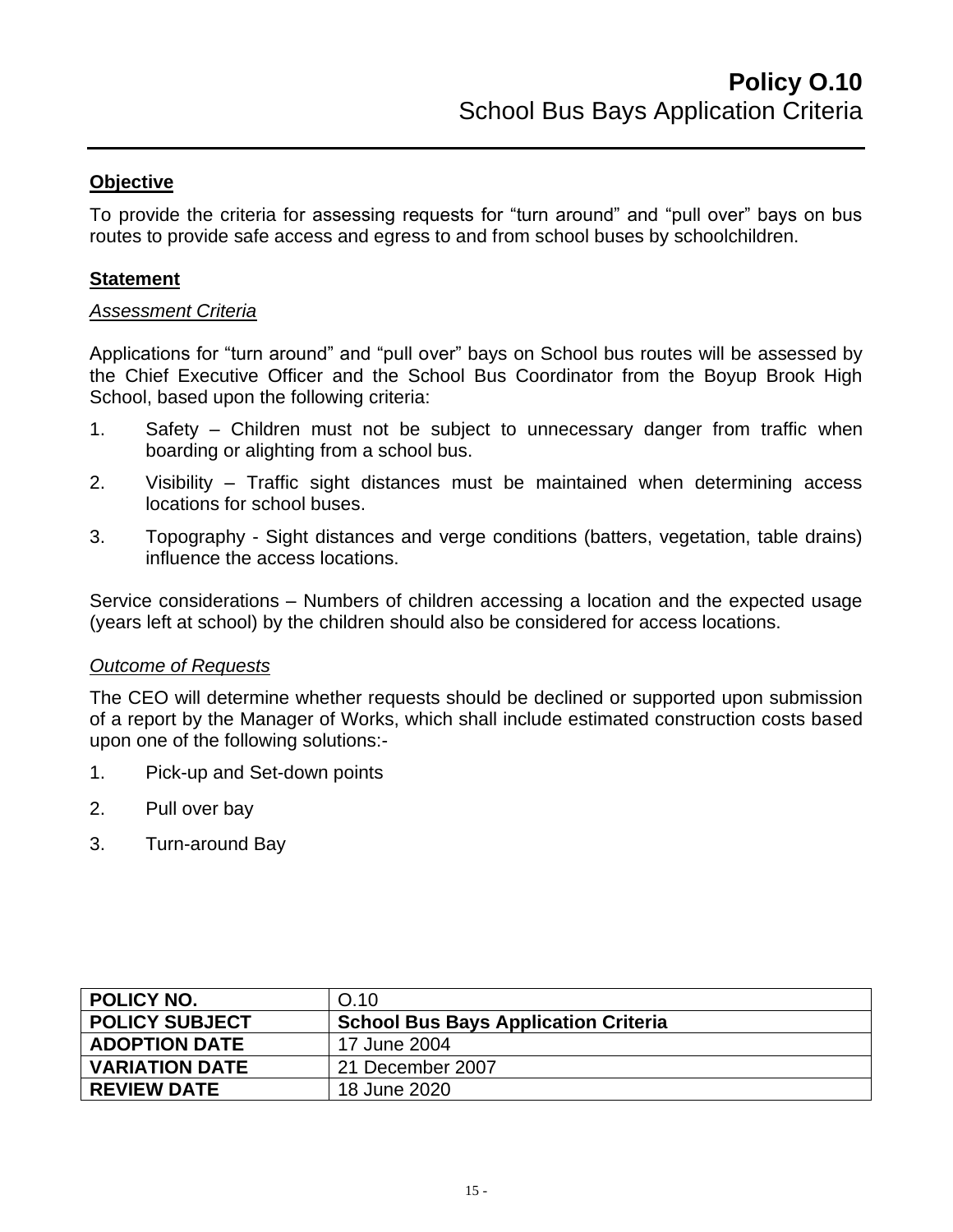To determine guidelines for acknowledging distinguished performance/outstanding achievement/positive contributions to the community by residents.

## **Committee**

Following the general elections every two years, Council will establish an Annual Awards Committee and the Committee shall comprise a minimum of four (4) Councillors.

## **Advertisement and Promotion**

The Shire should actively promote Australia Day and the Awards, and the Committee is to determine the mode of advertising within budgetary constraints.

Award nomination forms to be available from the Shire Office, Shire website, and from public places 6 months before the closing date.

## **Nominations**

The Shire will annually invite nominations for the following Awards:

- Citizen of the Year
- Young Achiever of the Year
- Sports Person of the Year
- Kevin Henderson Memorial Award Volunteer Award

The Committee may also:

- Invite nominations for an additional category which it feels is significant to the community.
- Recommend to the Shire President that a President's Award could be made to a person who was a resident in the Shire for a substantial amount of time, and whilst here made a significant contribution or achievement, or who subsequently made a significant achievement in any field or location.
- To review policy, forms and may make changes as it sees fit. (Policy changes to be drafted to be submitted to council).
- Nominations may not come from a member of this committee however Shire Councillors are eligible to submit a nomination.

#### *Notes:*

## *Nominations will be open to be received from the 1st August.*

- *(1) The committee may make an award to more than one person in a category if they are from the same family, or in a group.*
- *(2) There is no restriction on the number of nominations in a category which must be received before an award can be made.*
- *(3) An Awardee may receive another award in the same category at a later date.*
- *(4) An Awardee may receive an award in a different category at a later date.*
- *(5) It is assumed that recommendations regarding a President's Award will be rare.*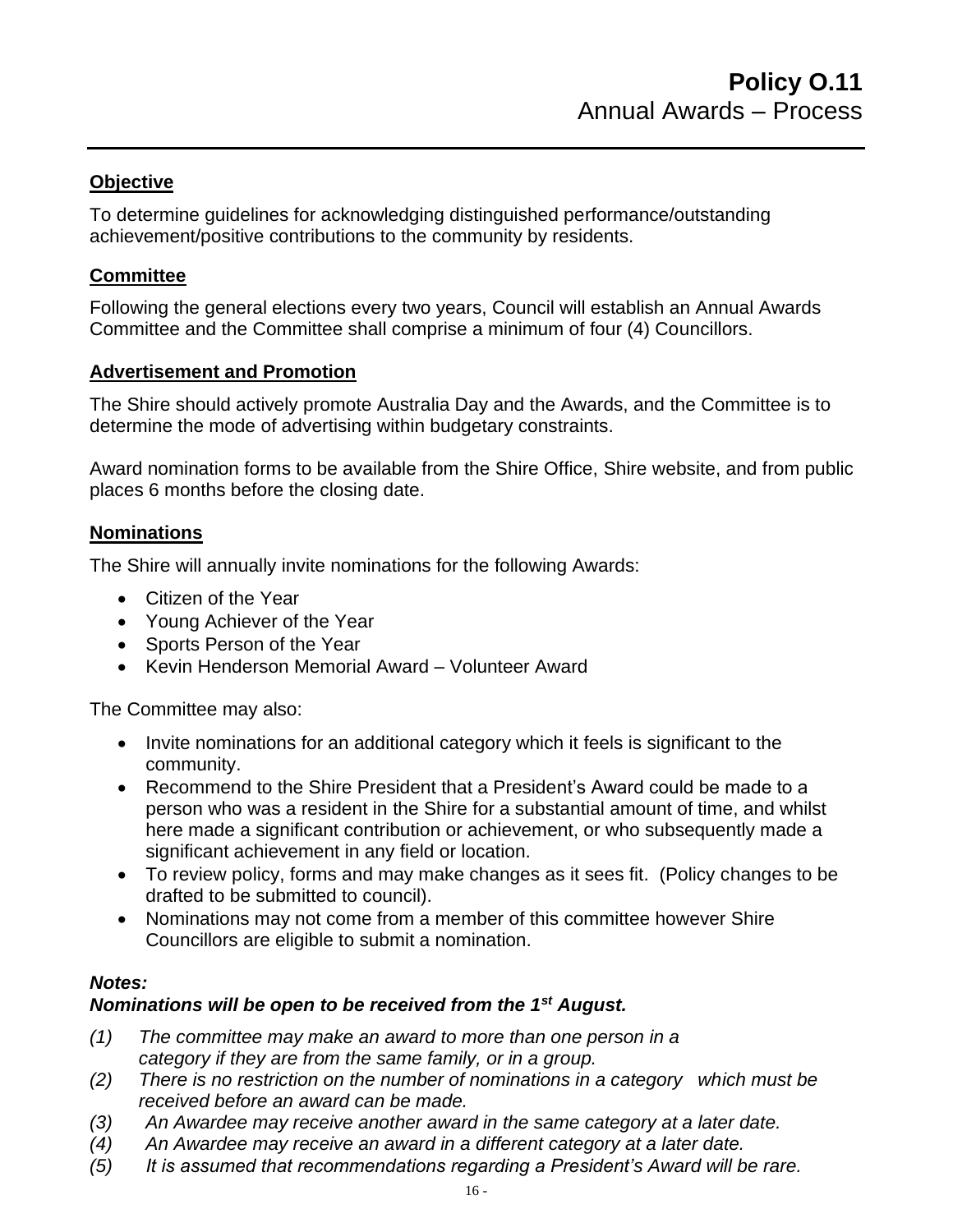*Nominations must be in a sealed envelope marked "confidential", and received by the Chief Executive Officer no later than 4.00pm on the 1st day of November of each year.*

## **Selection of Awardees**

Following the close of award nominations, the Committee will meet in camera at least once each year to select Awardees.

The Committee may seek additional information about nominees.

Names of Awardees are to remain confidential until awards are made. The minutes of Awards Committee meetings are to be reported to Council at the February meeting each year, following the presentation of awards.

## **Selection Criteria**

The following selection criteria shall be used by the Committee to determine the most suitable nominee:

#### Citizen of the Year

• A resident who has achieved the most distinguished performance/most outstanding achievement/ most positive contribution to the community, during the preceding year, or consistently over a number of years

#### Young Achiever of the Year

• A resident no older than 25 years of age on January 26 of the presentation year, who has achieved the most distinguished performance /most outstanding achievement/ most positive contribution to the community, during the preceding year, or over a number of years

#### Sports Person of the Year

• A resident (of any age) who has made the most distinguished performance or outstanding achievement during the preceding year, or number of years active participation, coaching, promotion, leadership, sportsmanship, consistent achievement at a high level and service to sport are all factors which can be considered

#### Kevin Henderson Memorial Award-Volunteer

- Open to volunteers over the age of 5. The volunteer/nominee must be a current resident in the Shire of Boyup Brook
- The nominee has been a volunteer for a minimum of 5 years within the Shire of Boyup Brook, not necessarily with the same organisation for the whole time
- The volunteer should be from a recognised organisation

#### **Nature of Awards**

The successful nominee(s), if any, shall be announced at the Australia Day Breakfast function hosted annually by the Shire. At that function, or one subsequently organised by the Shire, each awardee will be presented with an appropriate certificate (engraved plaque).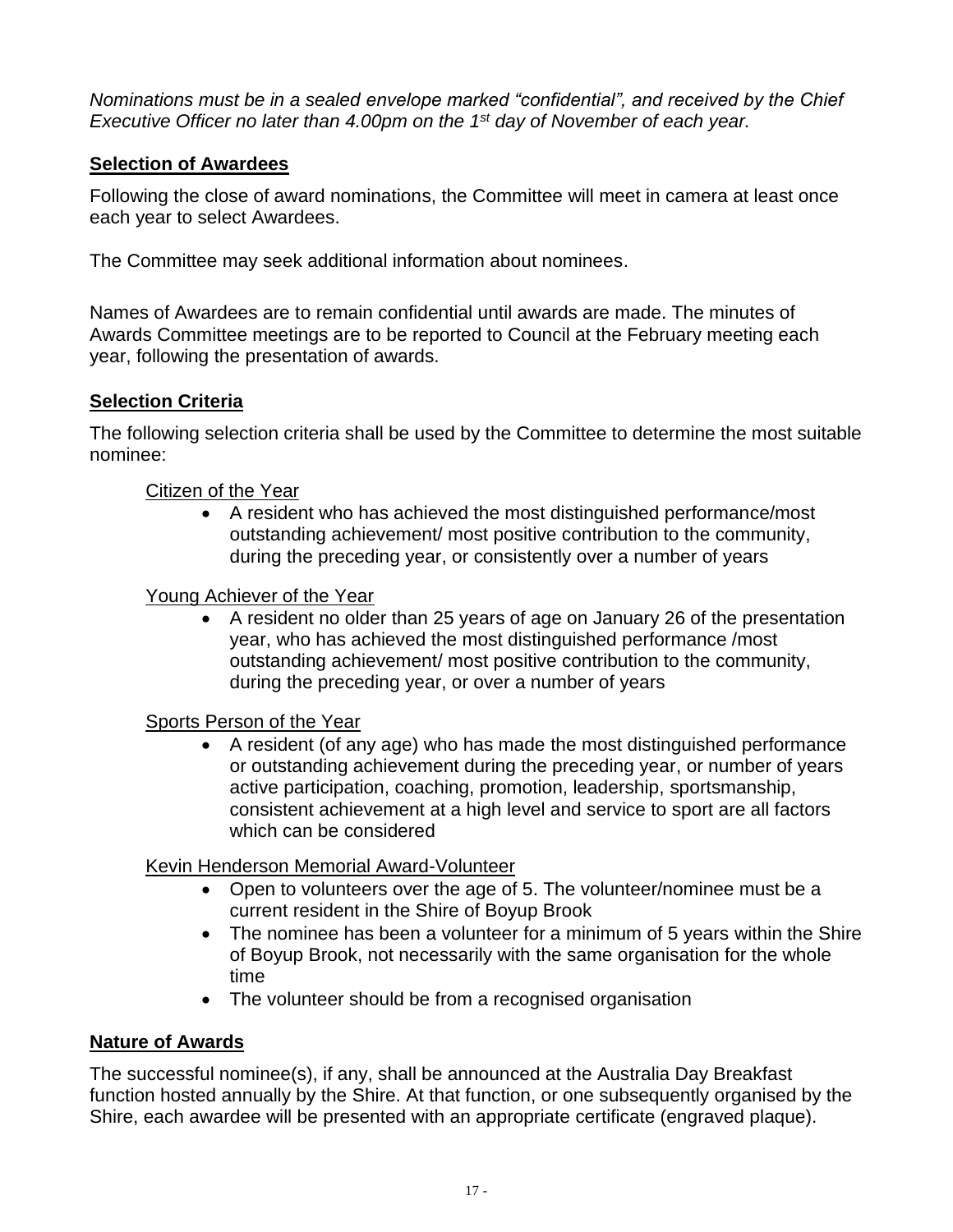# **Eligibility Criteria**

- Nominees should reside or work principally within the local authority making the award.
- Awards may be granted posthumously in recognition of achievements.
- A person may receive an award on more than one occasion in recognition of their particularly outstanding community contribution or involvement in an alternative initiative.
- Unsuccessful nominees may be nominated in future years.
- Nominations must be apolitical in their nature and should not in any way bring the awards program or local government area into disrepute.
- <span id="page-17-0"></span>• Sitting members of State, Federal and Local Government are not eligible.

| <b>POLICY NO.</b>     | O.11                                                      |
|-----------------------|-----------------------------------------------------------|
| <b>POLICY SUBJECT</b> | <b>Annual Awards - Process</b>                            |
| <b>ADOPTION DATE</b>  | 17 June 2004                                              |
| <b>VARIATION DATE</b> | 21 December 2007, 18 July 2013, 19 May 2016, 21 June 2018 |
| <b>REVIEW DATE</b>    | 18 June 2020                                              |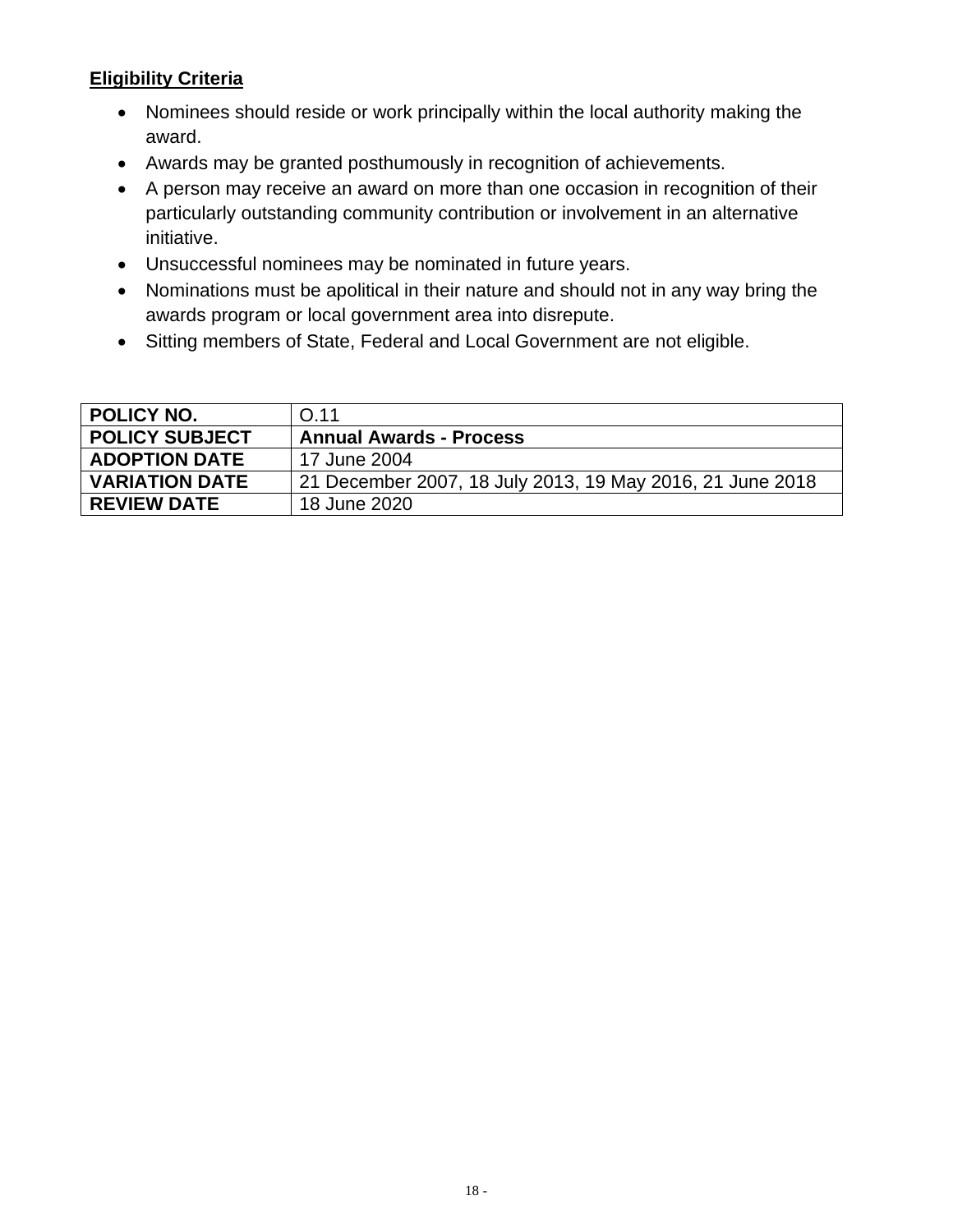# **Preamble**

The council supports events that provide an opportunity for people to connect with and enjoy the atmosphere created within its community during any event.

We have provided a simple approval process and checklist, which ensures all relevant documents are provided to address the necessary safety, health and environmental issues. The shire is committed to working with all event organisers to assist in the delivery of a wellmanaged safe, secure and quality event for everyone involved.

## **Policy Intent**

The intent of this policy is:

- To establish Council's role in facilitating and supporting community events
- To establish council roles in staging its own events
- To achieve a balance between the rights of event participants and those of local residents
- To establish the management framework for the conduct of events on Council owned or managed public open space
- To ensure compliance with relevant legislation, local laws and guidance material

# **Objective**

This policy:

- Supports the conduct of celebrations, festivals and events that benefit the community and promote access and inclusion for all
- Ensures there is a consistent, transparent, simple and equitable process for the approval process of events and the issue of approvals
- Encourages safe, high quality and sustainable events.

## **Scope**

This Policy applies to commercial or community group event organisers who stage events within the Shire of Boyup Brook for the enjoyment of the community, and includes events such as:

- Festivals,
- Markets,
- Sporting events such as marathons and cross country running

And applies to events held in the following locations;

- Events held on Shire owned and managed land
- Events on public roadways, or where public roadways are crossed
- Events on private land where public space is required to be utilised
- Events on private land where temporary structures are erected
- Any event that may have an impact on the broader community and/or the environment.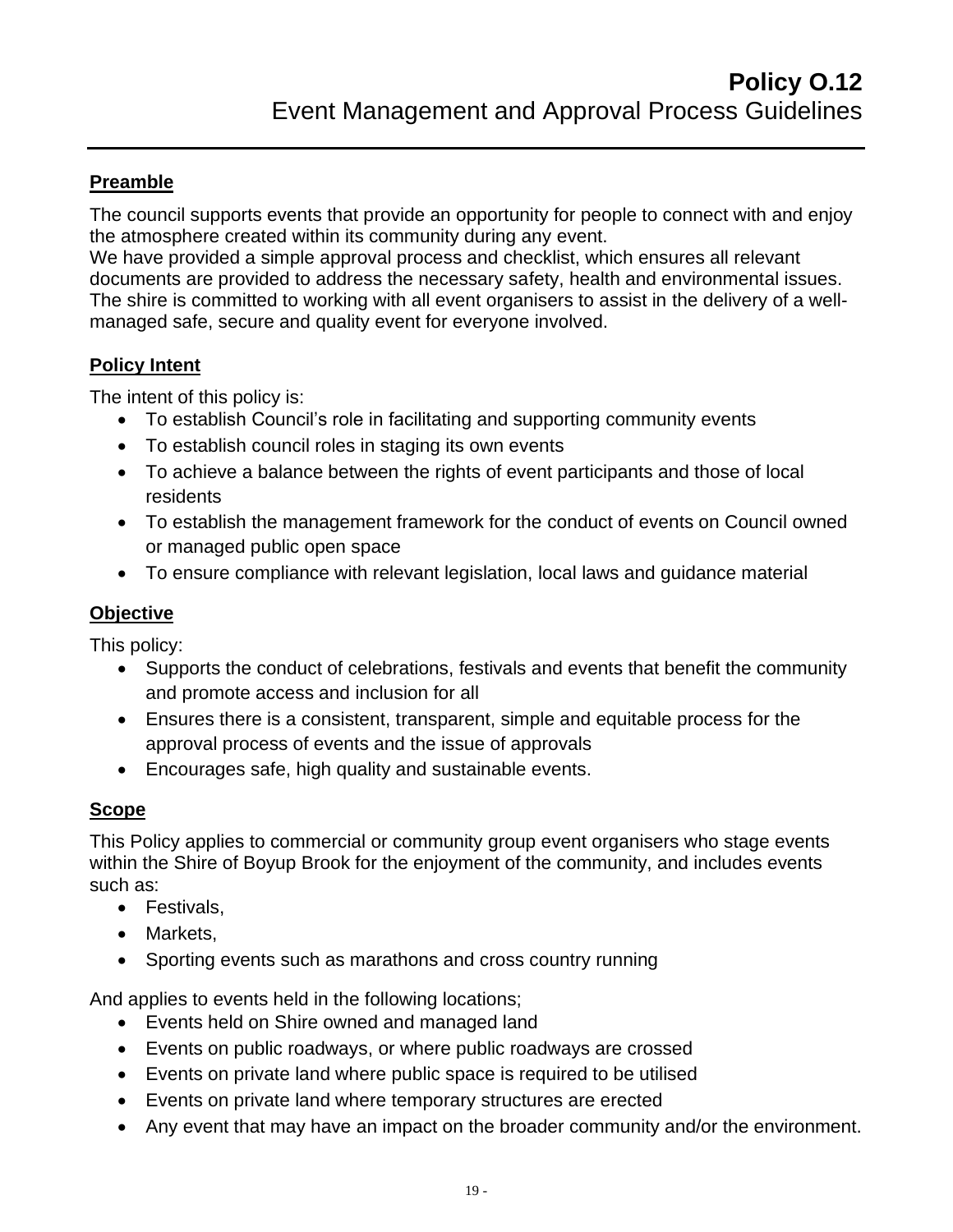The policy does not cover small events that take place on private property, events that are part of the core business of the facility, family gatherings or those held in shire owned buildings within the scope of that building's use.

## **Statement**

Events play an important role in community life and provide opportunities for people to come together and build strong community relationships that contribute to community health and wellbeing.

The Council acknowledges that community events actively engage the community in all aspects of event planning and skill development, as well as providing an opportunity for volunteerism.

Successful events also contribute to economic development, help build the image of the local government, and strengthen participation in cultural activities.

As the guardian of public spaces with the local government boundaries, Council has a role in facilitating and supporting community events, while also managing and mitigating risks and minimising any adverse impacts on residents, businesses and visitors. Council will assist event organisers with compliance of Council and other authorities' legislative requirements to achieve these outcomes.

As such Council has a complex role in balancing the rights and responsibilities of all stakeholders which includes event organisers, participants, and community members.

The Event Organiser must ensure that the event meets all statutory requirements as is set out in written law. This Policy and application procedure will in effect guide the applicant through their statutory obligations. The main pieces of legislation and local laws that may be applicable to an event are as follows:

- Health Act 1911.
- Health (Public Buildings) Regulations 1992.
- Food Act 2008 and the Australia New Zealand Food Standards Code.
- Explosives and Dangerous Goods Act 1961.
- Building Code of Australia.
- Local Government Act 1995.
- Occupational Health Safety and Welfare Act and Regulations.
- Environmental Protection (Noise) Regulations 1997.
- Liquor Licensing Act 1988.
- Security and Related Activities (Control) Act 1996.
- State Disability Services Act (1993)
- Disability Discrimination Act (1992)
- Main Roads –Traffic Management for Events Code of Practice
- Shire of Boyup Brook Local Laws.
- Shire of Boyup Brook Disability Access and Inclusion Plan 2013-2018

Legislation is available from the State Law Publisher's Office, Ground Floor, 10 William Street, Perth 6000 or by visiting [www.slp.wa.gov.au.](http://www.slp.wa.gov.au/)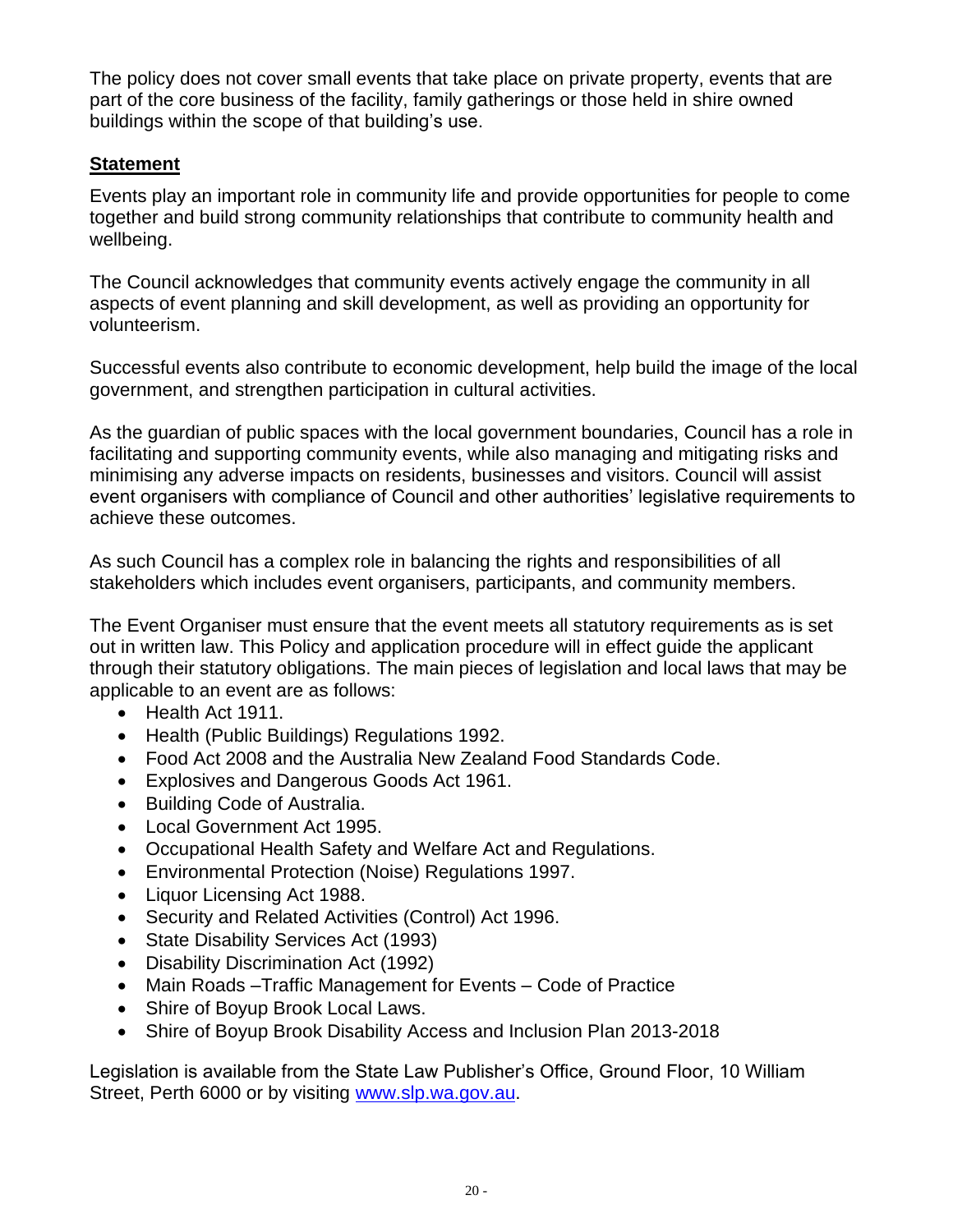## **Event Approval Process**

The event approval process is designed to ensure that events conducted in Boyup Brook are safe, secure, quality events, that are held in suitable locations and do not unduly impact on residents, businesses or the environment.

To achieve this Council requires event organisers to complete an Event Approval Application, templates and checklists will be provided to assist event organisers where required. Applications will be assessed and where appropriate, organisers will be issued with formal approval to host the event within agreed parameters.

All events conducted throughout the local government are strongly encouraged to operate in accordance with best practice risk management principles.

To receive Event Approval from Council all event organisers are required to have in place (but not limited to):

- An Event Management Plan
- Public Liability Insurance
- A Site Map and Risk Assessment (Safety Management Plan).

Where applicable the following may also be required.

- Traffic Management Plan (as per Main Roads Instrument of Authority procedure manual)
- Place of Public Entertainment permits,
- Liquor licences, planning permits, and food permits
- Other permits, licences or permissions from Council and/or other authorities as required.

#### **Administrative Updates**

It is recognised that, from time to time, circumstances may change leading to the need for minor administrative changes to this document. Where an update does not materially alter this document, such a change may be made administratively. Examples include a change to the name of a department, a change to the name of a Federal or State Government department, and a minor update to legislation which does not have a material impact. However, any change or update which materially alters this document must be by resolution of Council.

<span id="page-20-0"></span>

| <b>POLICY NO.</b>     | O.12                                                    |
|-----------------------|---------------------------------------------------------|
| <b>POLICY SUBJECT</b> | <b>Event Management and Approval Process Guidelines</b> |
| <b>ADOPTION DATE</b>  | 21 April 2016                                           |
| <b>REVIEW DATE</b>    | 18 June 2020                                            |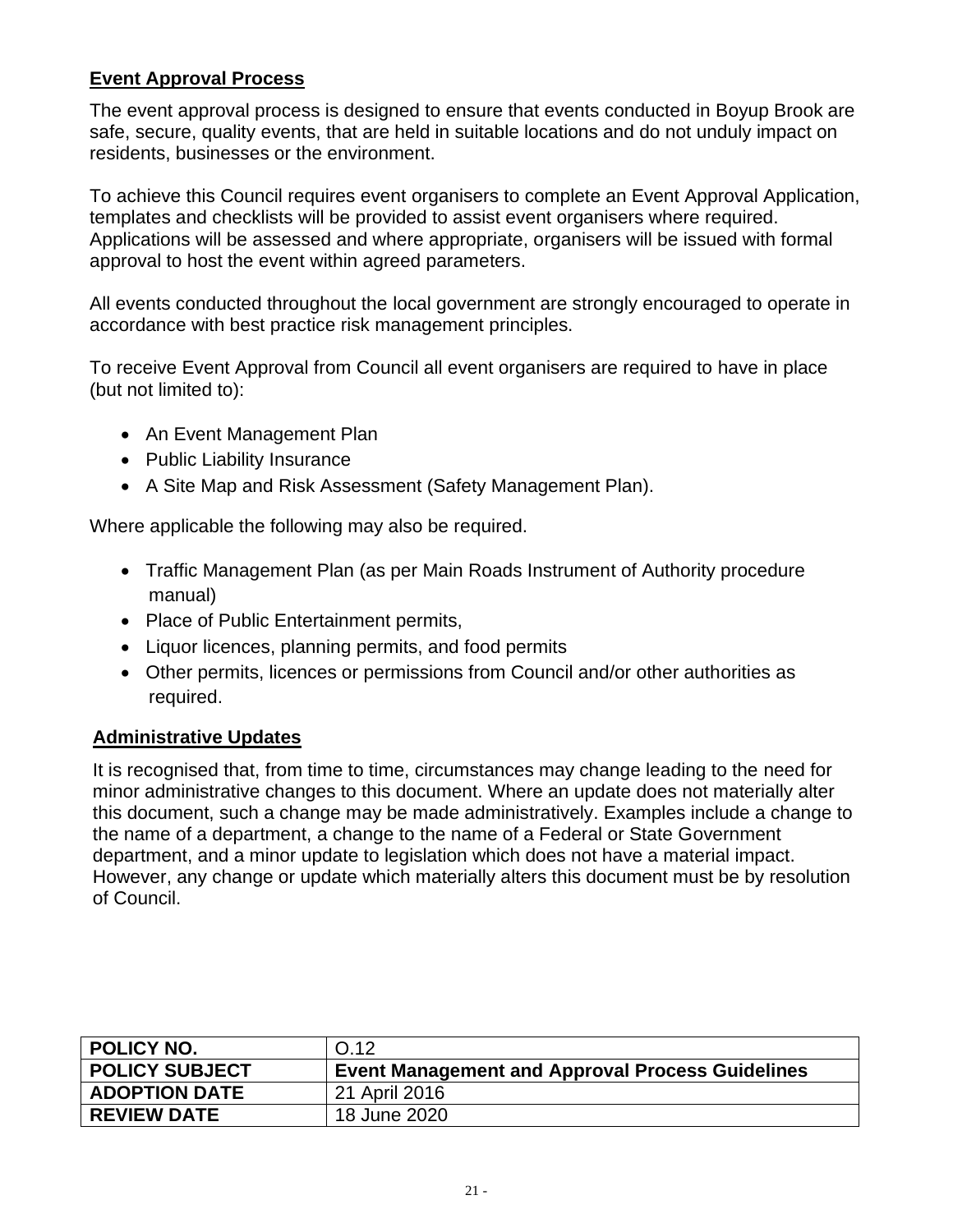## **Preamble**

The foundation for this policy is based on significant evidence that:

- Plastic pollution contributes substantially to global environmental degradation and species decline;
- The pollution and greenhouse gas emissions associated with Single Use Plastics inequitably burdens future generations;
- The production of plastics relies on non-renewable resources;
- Plastic pollution persisting in the environment has deleterious effects on human health;
- There is growing community concern about the use of Single Use Plastics; and
- Viable alternatives exist to replace single use plastic products with reusable or compostable items.

## **Objective**

The main objectives of this policy are to ensure that–

- 1. Council held meetings and events anywhere, be it on land under the control of the Council and public spaces, will adhere to the Single Use Plastic Policy.
- 2. Organisers of Council held meetings and events will prohibit the sale and/or distribution of single use plastic products and single use plastics such as, but not limited to: sachets; polystyrene; plastic bags; plastic straws; and/or plastic balloons.
- 3. Where practical, Shire offices will not stock single use plastics.

#### **Statement**

This policy applies to all Shire of Boyup Brook personnel (Councillors, employees, contractors and volunteers) planning, organising, supporting or approving events or meetings for Council on land owned or under the control of Council.

Plastic products required to meet health and safety requirements or where there is no other practical alternative product or distribution method available are exempt.

Events and gatherings held on Council managed land will need to commit to comply with the policy before Council sponsorship for that event is approved.

#### **Responsibility of the Council**

Council will take a leadership role in the elimination of Single Use Plastics by eliminating single use plastic at Council events and meetings, advocating for legislative change, and influencing and enabling responsible plastics consumption practices throughout the community.

#### **Responsibility of the CEO**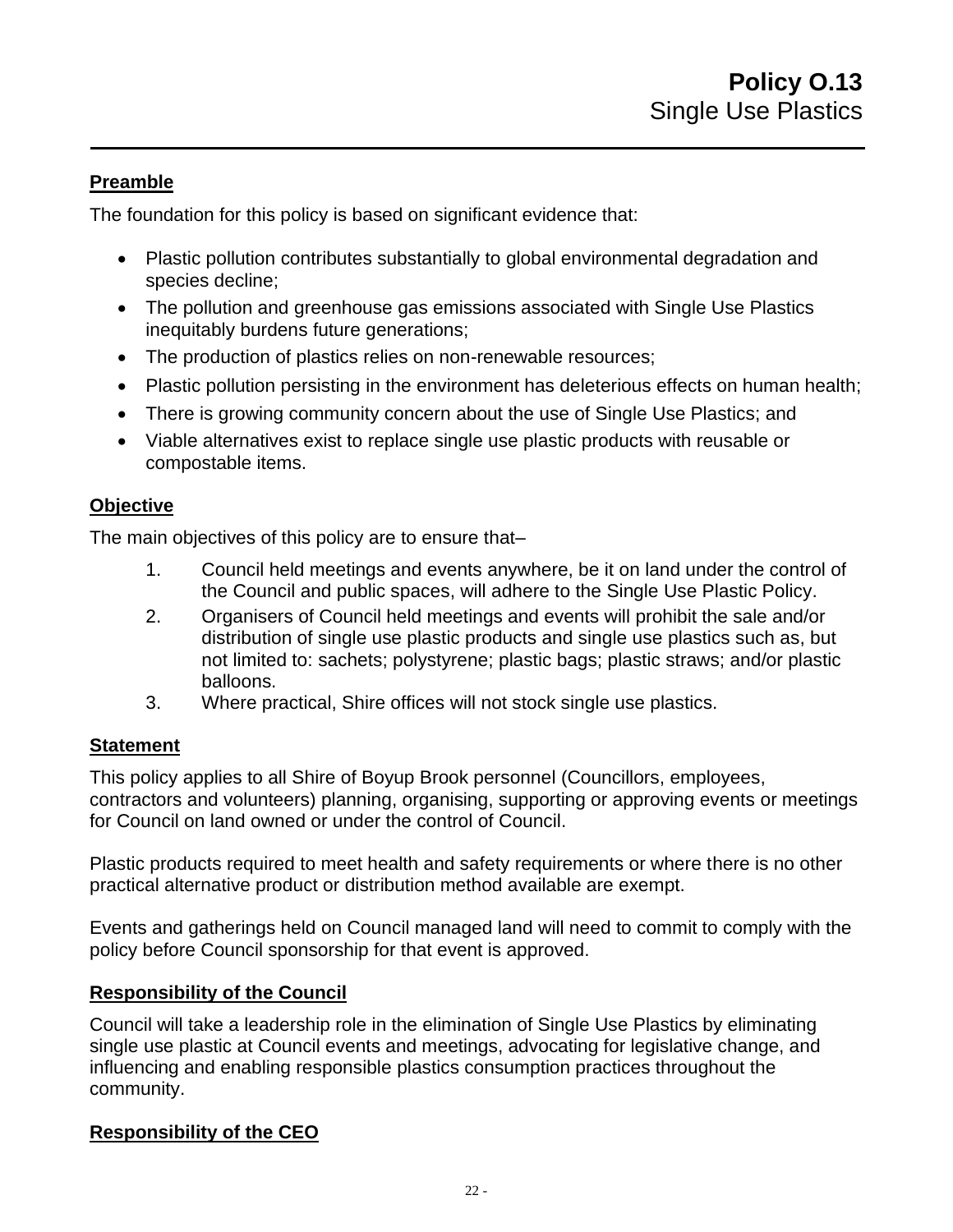The CEO will ensure that organisations or individuals organising Council sponsored events or meetings will receive support and assistance to comply with this policy.

<span id="page-22-0"></span>

| <b>POLICY NO.</b>     | O.13                       |
|-----------------------|----------------------------|
| <b>POLICY SUBJECT</b> | <b>Single Use Plastics</b> |
| <b>ADOPTION DATE</b>  | 21 February 2019           |
| <b>REVIEW DATE</b>    | 18 June 2020               |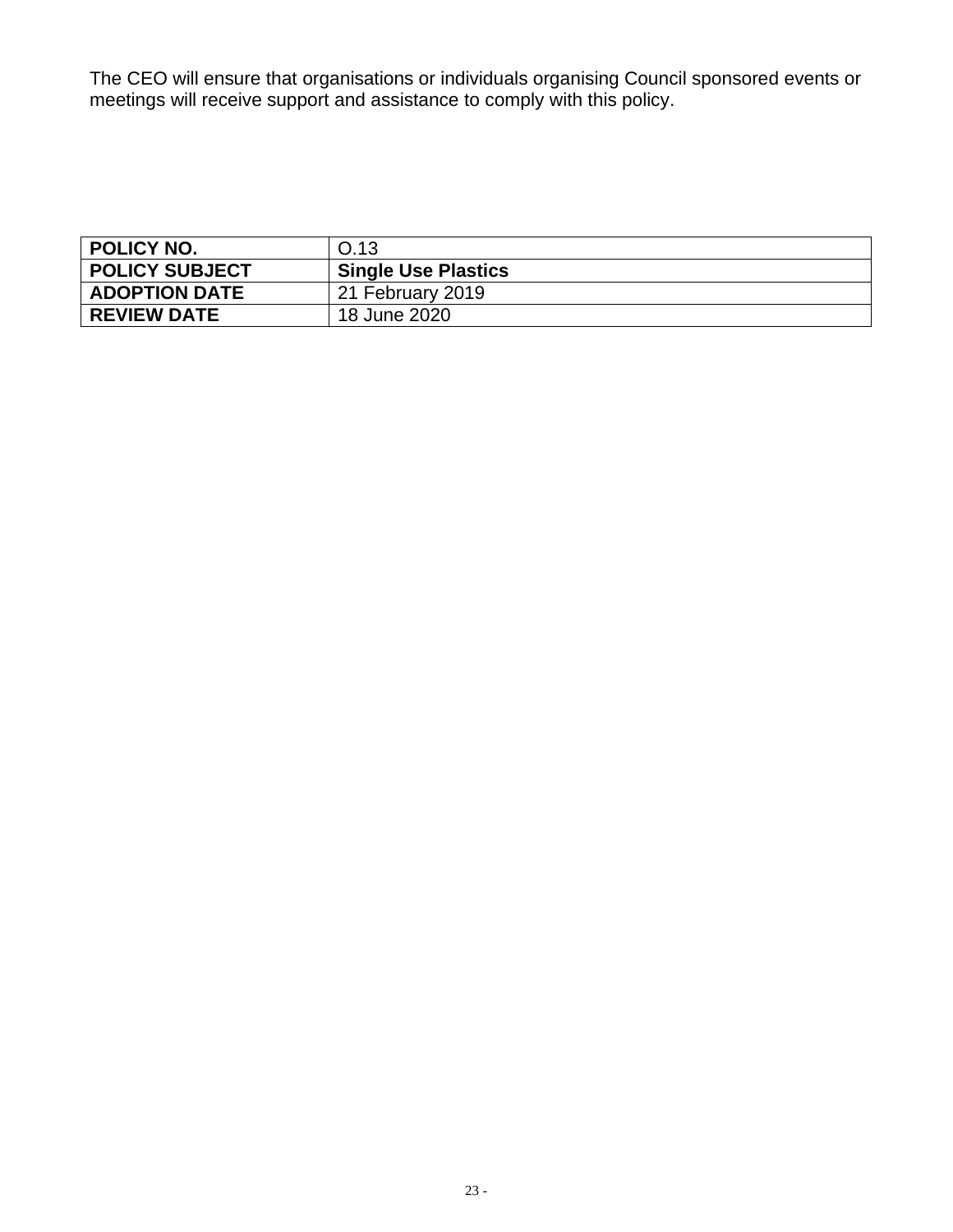## **Purpose**

This policy sets out the governing principles for community engagement and consultation that underpin the Integrated Planning and Reporting framework to ensure the strategic direction of the organisation is with in keeping with community values and aspirations.

## **Objectives**

The objective of this policy is to provide guidance to Councillors and Officers in planning, implementing and reviewing community engagement and consultation for key projects, strategic planning and policy development. This will ensure informed decision-making, transparency, timely and effective communication with key stakeholders and the general community.

## **Adopted Policy**

- Council is committed to providing leadership and a strong commitment to information sharing, consultation and active participation of the community in contributing to the decision-making process.
- Council acknowledges the right of the community to access information, provide feedback, be consulted and actively participate in strategic planning or in key projects of service development. Council's obligations to respond to the community when exercising these rights will be clearly stated in specific consultation processes.
- Objectives for, and limits to, information, consultation and active participation during planning, project and key service development will be defined from the outset. The respective roles and responsibilities of the community (including individuals and groups) and Council (including Councillors and officers) will be made clear as well as to who makes final decisions once the information is analysed.
- The approach for specific consultations will be tailored to the target audiences and consider all other factors outlined in this policy.
- Consultation will be undertaken as early in the planning process as possible to allow to widen the scope of consultation and to improve the outcomes. Adequate time will be made available for consultation to be effective.
- Information provided by Council during planning, project and key service development will be objective, complete and accessible. All those involved in a consultation process will have equal treatment when exercising their rights of access to information and participation.
- Council will ensure adequate financial, human and technical resources are available to make a consultation initiative effective. The allocation of resources will be considered